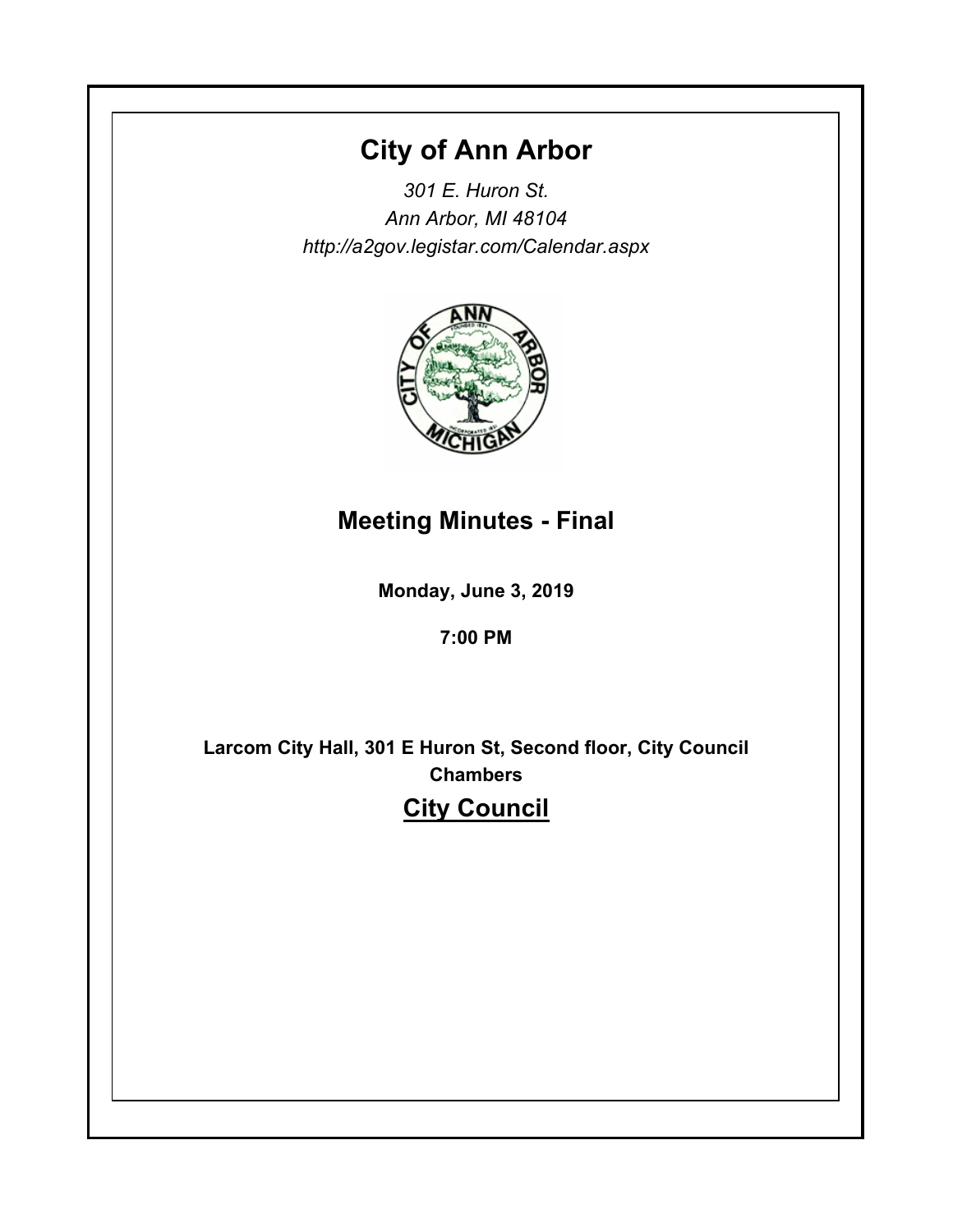**Council meets in Caucus at 7:00 p.m. on the Sunday prior to each Regular Session.**

# **CALL TO ORDER**

*Mayor Christopher Taylor called the meeting of the Ann Arbor City Council to order at 7:02 p.m. in the Guy C. Larcom, Jr. Building, 2nd Floor Council Chambers, 301 E. Huron Street.*

# **MOMENT OF SILENCE**

*Council stood for a moment of silence.*

# **PLEDGE OF ALLEGIANCE**

*Mayor Taylor led Council in the recitation of the Pledge of Allegiance.*

#### **ROLL CALL OF COUNCIL**

Councilmember Jane Lumm, Councilmember Jack Eaton, Mayor Christopher Taylor, Councilmember Julie Grand, Councilmember Zachary Ackerman, Councilmember Chip Smith, Councilmember Anne Bannister, Councilmember Jeff Hayner, Councilmember Kathy Griswold, Councilmember Elizabeth Nelson and Councilmember Ali Ramlawi **Present:** 11 -

#### **APPROVAL OF AGENDA**

**A motion was made by Councilmember Smith, seconded by Councilmember Ramlawi, that the Agenda be approved as presented. On a voice vote, the Mayor declared the motion carried.**

#### **AC COMMUNICATIONS FROM THE CITY ADMINISTRATOR**

*City Administrator Howard Lazarus submitted the following written reports for information of Council and provided the following updates:*

*Mr. Lazarus urged residents to avoid placing garbage and recycling carts in the bike lanes. Mr. Lazarus stated carts could be placed in the lawn extension on streets where there are bike lanes.*

*Mr. Lazarus announced the grant awards from the Office of Sustainability and Innovation. Awards were given to the Cobblestone Farm Farmer's*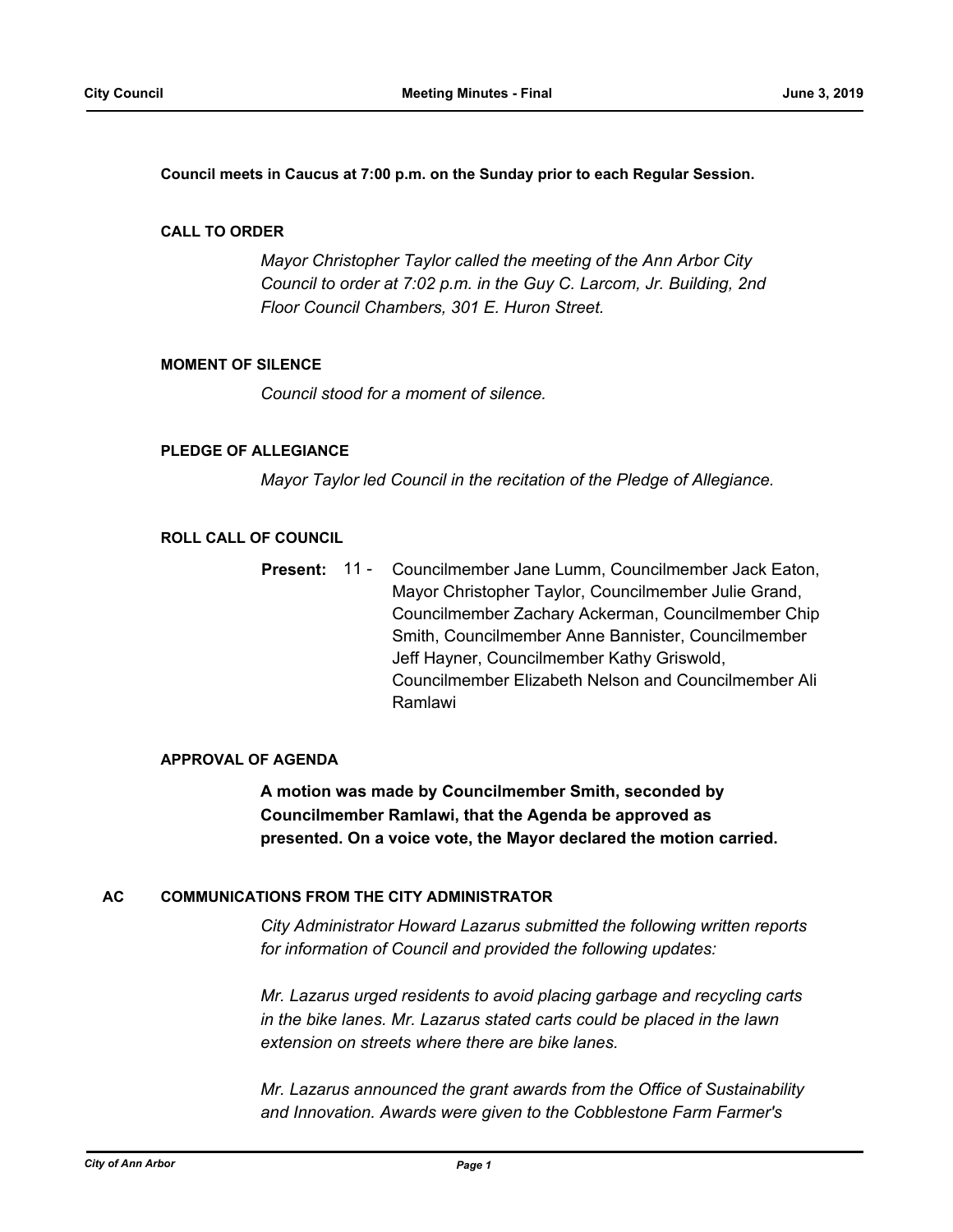*Market, Neutral Zone, Common Cycle, and Burns Park Elementary School.* 

*A special Work Session is being held on June 6 with the Washtenaw County Board of Commissioners to discuss the 1,4 Dioxane Plume.* 

*The Council's June 10 Work Session will focus on asset management.*

*A Transportation Open House is being held on Thursday, June 13 in the City Hall Lobby from 5 - 7 p.m.*

*The annual Police and Fire Open House will be held on Saturday, June 8 on Fifth Avenue beginning at 11 a.m.*

*The Police and Fire annual charity hockey game will be held at the Ann Arbor Ice Cube on Sunday, June 9 at 3 p.m.*

*Mr. Lazarus spoke about the "goat-scaping" project at Gallup Park, which will include live goats helping to clear invasive brush, noting it is an eco-friendly method of brush clearing.*

*Mr. Lazarus thanked the AAPD officer in attendance at tonight's meeting.*

# **AC-1 [19-1130](http://a2gov.legistar.com/gateway.aspx?M=L&ID=22778)** June 3, 2019 Agenda Response Memo and eComments

*City Administrator Howard Lazarus submitted his Agenda Response Memo for information of Council.*

# **Received and Filed**

**AC-2 [19-1145](http://a2gov.legistar.com/gateway.aspx?M=L&ID=22793)** City Administrator's Report - June 3, 2019

*City Administrator Lazarus submitted the City Administrator's Report for information of Council.*

# **Received and Filed**

# **INT INTRODUCTIONS**

**INT-1 [19-0708](http://a2gov.legistar.com/gateway.aspx?M=L&ID=22399)** Annual Historic District Commission Awards

*Mayor Taylor and Susan Wineberg presented the annual historic preservation awards to local residents. Jill Thacher, City Planner, was*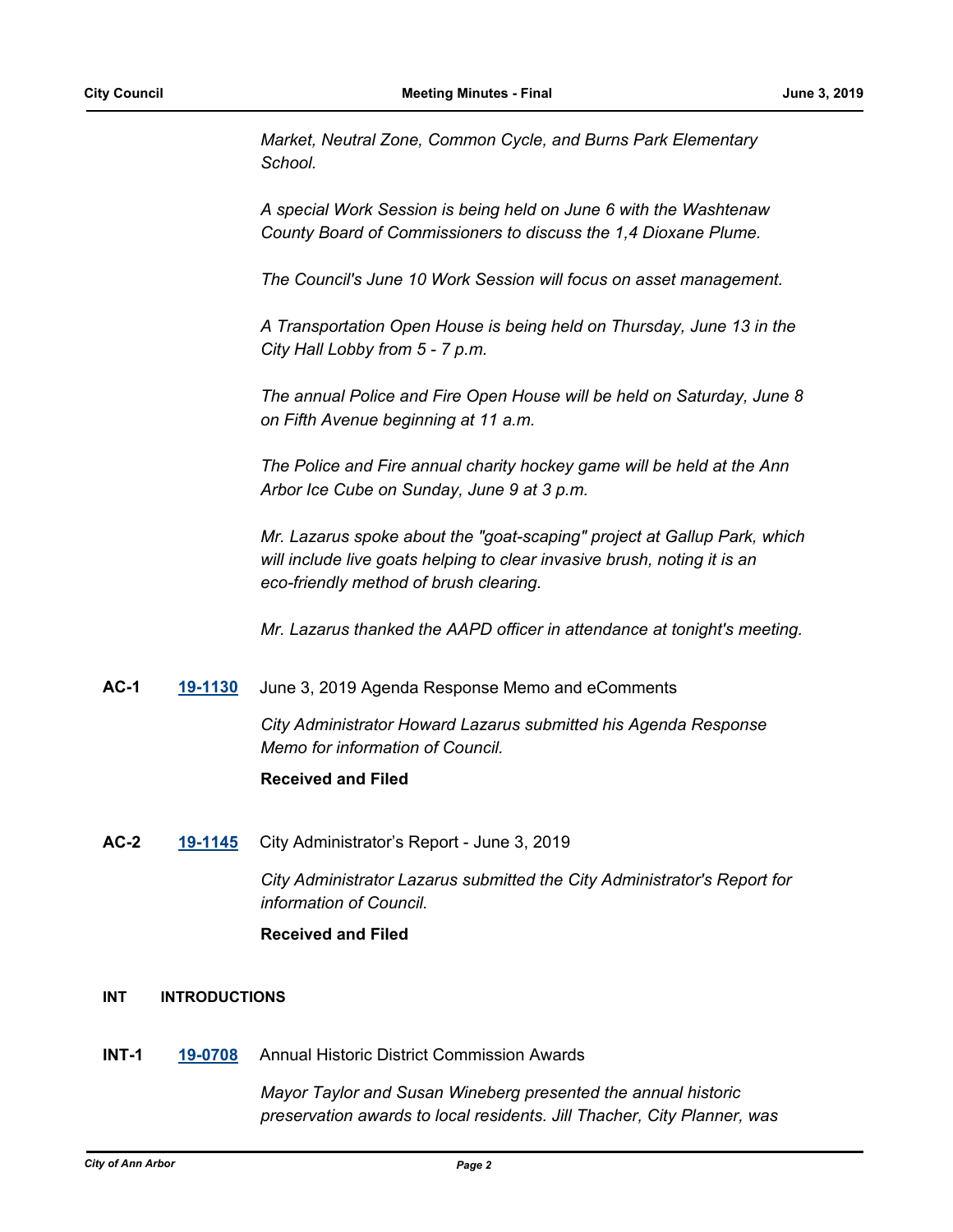*available to assist with the presentation as well.*

*A copy of the presentation is on file in the City Clerk's Office.* **Received and Filed**

**INT-2 [19-1143](http://a2gov.legistar.com/gateway.aspx?M=L&ID=22791)** Ray Detter Local History Award to Ann Arbor High School Students

# *Sponsors:* Taylor

*Chris Crockett, resident, presented local Ann Arbor high school students with the annual Ray Detter Awards. The top prize was awarded to a student from Pioneer High School.*

**Received and Filed**

# **PUBLIC COMMENTARY - RESERVED TIME (3 MINUTES PER SPEAKER)**

**\* (SPEAKERS ARE NOT PERMITTED TO GRANT THEIR RESERVED TIME TO AN ALTERNATE SPEAKER)**

**\* ACCOMMODATIONS CAN BE MADE FOR PERSONS NEEDING ASSISTANCE WHILE ADDRESSING COUNCIL**

# **1. Gil-Ad Schwartz - Brightdawn Village Rezoning C-3**

*Gil-Ad Schwartz, owner of 2805 Burton, spoke about the proposed Brightdawn project, noting that he is a private developer and is offering affordable housing units to the City.*

# **2. Haim Schwartz - Brightdawn Village Rezoning C-3**

*Haim Schwartz, owner of 2805 Burton, spoke about the proposed Brightdawn project and its history. He expressed concern about the repeated delays caused by the City during the approval process.*

# **3. Brian Smith - Brightdawn Village Rezoning (C-3)**

*Brian Smith, 2805 Lillian, spoke in opposition to the proposed Brightdawn Village development.*

# **4. Gloria Jones - Brightdawn Village Rezoning C-3**

*Gloria Jones, resident of Forestbrooke, spoke in opposition to the proposed Brightdawn Village project.*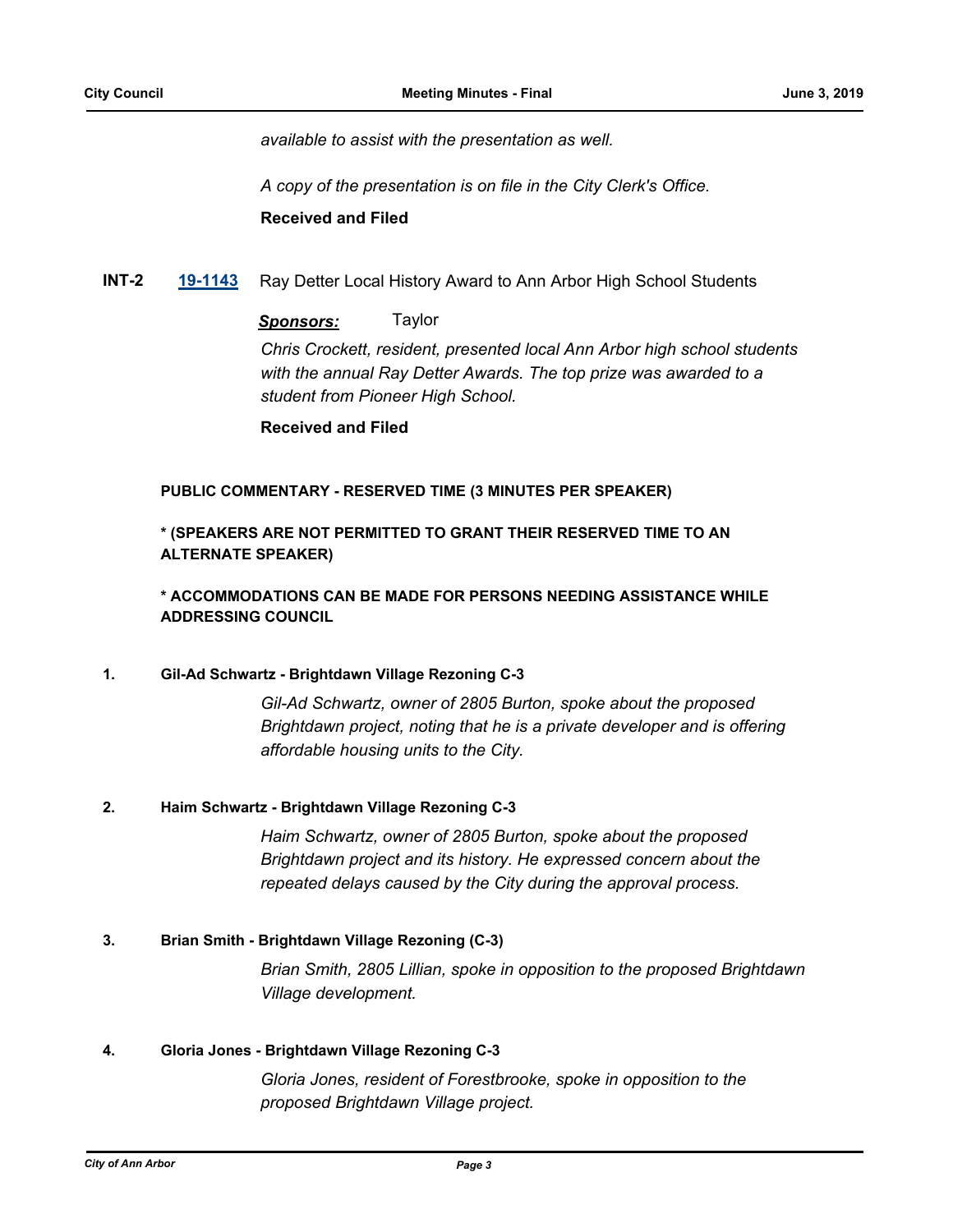# **5. Peter Avram - Brightdawn Village Rezoning C-3**

*Peter Avram, resident of Forestbrooke, spoke in opposition to the proposed Brightdawn Village Rezoning.*

# **6. Tom Covert - Brightdawn Village Rezoning C-3**

*Tom Covert, Midwestern Consulting Inc., representing the developer of Brightdawn Village, spoke about the project and was available to answer any questions of Council.*

# **7. Rosemary Bogdan - Brightdawn Village Rezoning C-3**

*Rosemary Bogdan, resident, spoke in opposition to the proposed Brightdawn Village development.*

#### **Rob Vanrenterghem - Resolution No. 2 – 1425 Pontiac Sidewalk Special Assessment District (CA-3) 8.**

*Rob Vanrenterghem, resident, requested that item CA-13 be pulled from the agenda for further discussion.*

# **9. Laura Strowe - Broadway Park (C-5)**

*Laura Strowe, resident, spoke about C-5, regarding the Broadway Park proposal, expressing concern about the proposed development of the riverfront with private projects that are not open to all residents.*

# **10. Mozhgan Savabieasfahni - Vote for the HRC Sanctions Against Israel**

*Mozhgan Savabieasfahni, resident, spoke about Palestine and Israel.*

# **CC COMMUNICATIONS FROM COUNCIL**

*COUNCILMEMBER GRISWOLD*

*Councilmember Griswold spoke about transportation issues in the Nixon Road corridor, as well as the lane conversion evaluation of North Maple.* 

*Councilmember Griswold reminded everyone of the June 6 joint Work Session with Washtenaw County, Scio and Ann Arbor Township, which is being facilitated by Congresswoman Debbie Dingell.*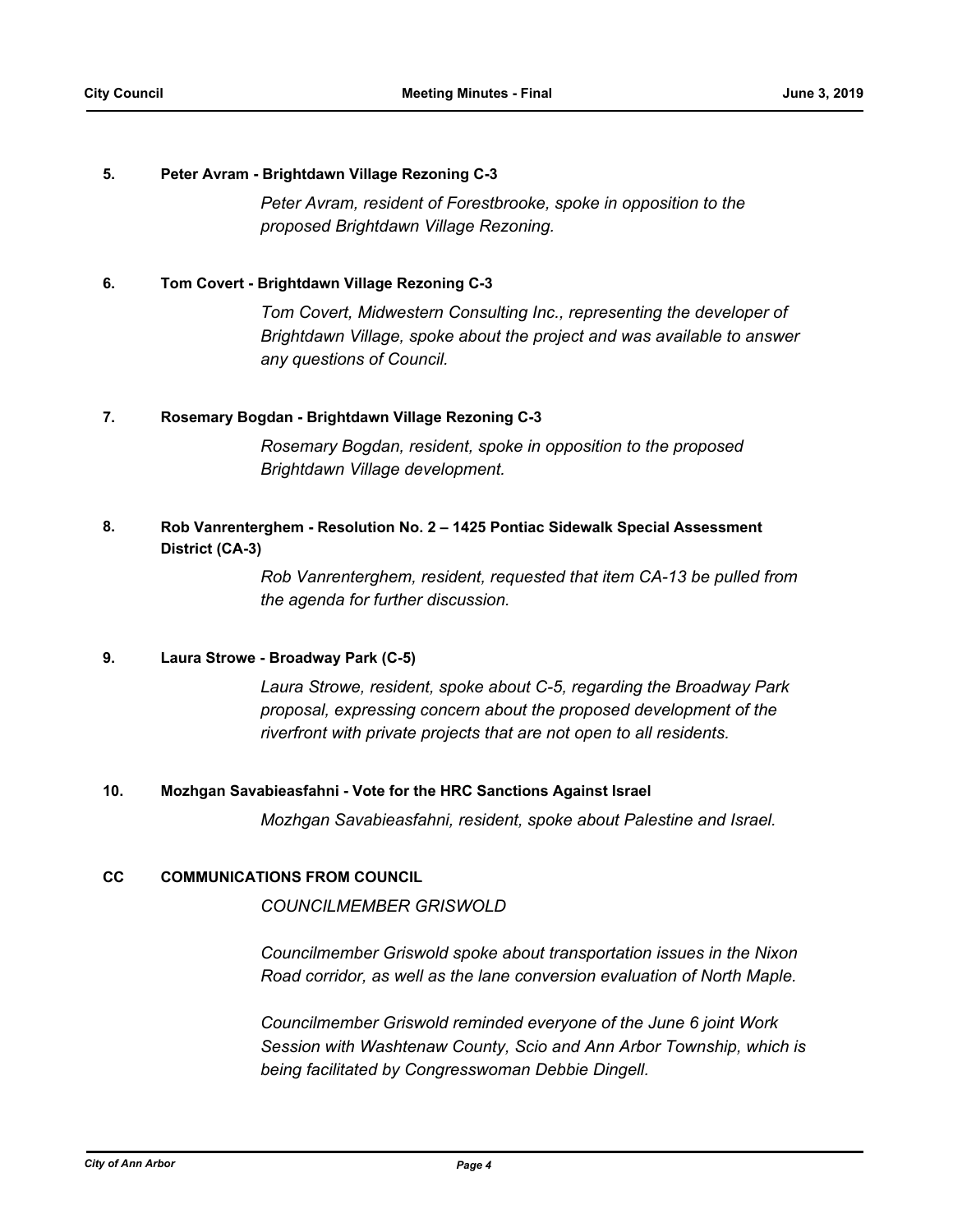# *COUNCILMEMBER HAYNER*

*Councilmember Hayner also spoke about the upcoming joint Work Session, noting that it begins at 6:30 p.m. and would be held at the 2/42 Church on Wagner Road. He stated there is also a monthly CARD meeting at the County Building on Zeeb Road, being held tomorrow.*

*Councilmember Hayner spoke about Detroit and the revitalization of the city.*

*Regarding the Center of the City Task Force, Mr. Hayner stated 42 people applied for appointment. He stated nominations would come to Council on June 17.*

*Councilmember Hayner stated a resolution would be coming to Council from PAC to consider outdoor showers at Argo.*

# *COUNCILMEMBER SMITH*

*Councilmember Smith stated there were concerns about the Dexter Ann Arbor Run's 5K route, which resulted in some streets in Water Hill being impassable for a period of time. Many residents were upset about being boxed in on the route.*

# *COUNCILMEMBER RAMLAWI*

*Councilmember Ramlawi concurred with Councilmember Smith's concerns about the Dexter Ann Arbor Run's route. He also spoke about the weekend events that included the African American Festival and the new TreeVerb event.*

*Councilmember Ramlawi also recognized the celebration of Eid.*

# *COUNCILMEMBER EATON*

*Councilmember Eaton highlighted Item F-1 on the agenda regarding the funding for Cable Franchise Fees and the effects the new funding models are having on the City's CTN operation.*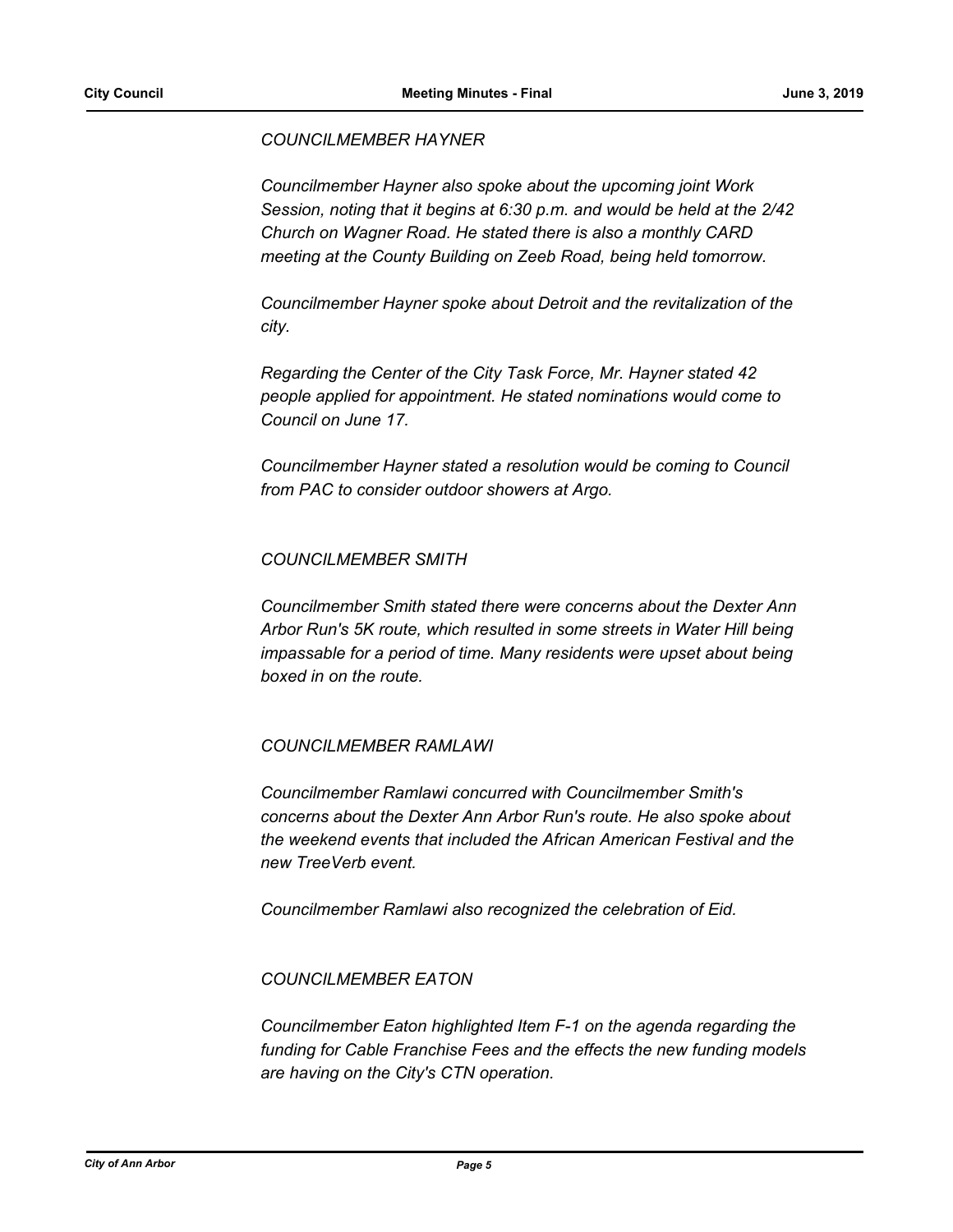# *COUNCILMEMBER LUMM*

*Councilmember Lumm stated she and Councilmember Ramlawi are presenting a nomination for a new member of the Independent Community Police Oversight Commission, with final approval at the June 17 meeting.*

# *COUNCILMEMBER ACKERMAN*

*Councilmember Ackerman stated events are being held in the Third Ward to announce the Sustaining Ann Arbor Together Grant Awards at Burns Park and Cobblestone Farm. He encouraged the public to attend.*

# *COUNCILMEMBER GRAND*

*Councilmember Grand stated a community meeting would be held this week at Allen Elementary School on June 6 from 7 - 9 p.m. She encouraged residents to attend.*

# *COUNCILMEMBER BANNISTER*

*Councilmember Bannister spoke about one of the City's Sustainability Grants that was awarded to Ann Arbor Recycle. She stated the A-Z Recycling Guide would be reworked and updated to a Zero Waste Guide.*

*Councilmember Bannister stated she walked last weekend from Ypsilanti to Ann Arbor as part of a unity walk. The unity walk will be held annually on the first Saturday in June, she stated.* 

*Councilmember Bannister reminded Council and the public about Caucus, stating the next meeting would be held on Sunday, June 16.*

*Councilmember Bannister stated any resident who needs their water*  rates reviewed while the online system is down could call Customer *Service for a readout.*

**CC-1 [19-1147](http://a2gov.legistar.com/gateway.aspx?M=L&ID=22795)** Resolution to Appoint Anan Ameri to the Independent Community Police Oversight Commission (ICPOC)

*Sponsors:* Lumm, Ramlawi and Grand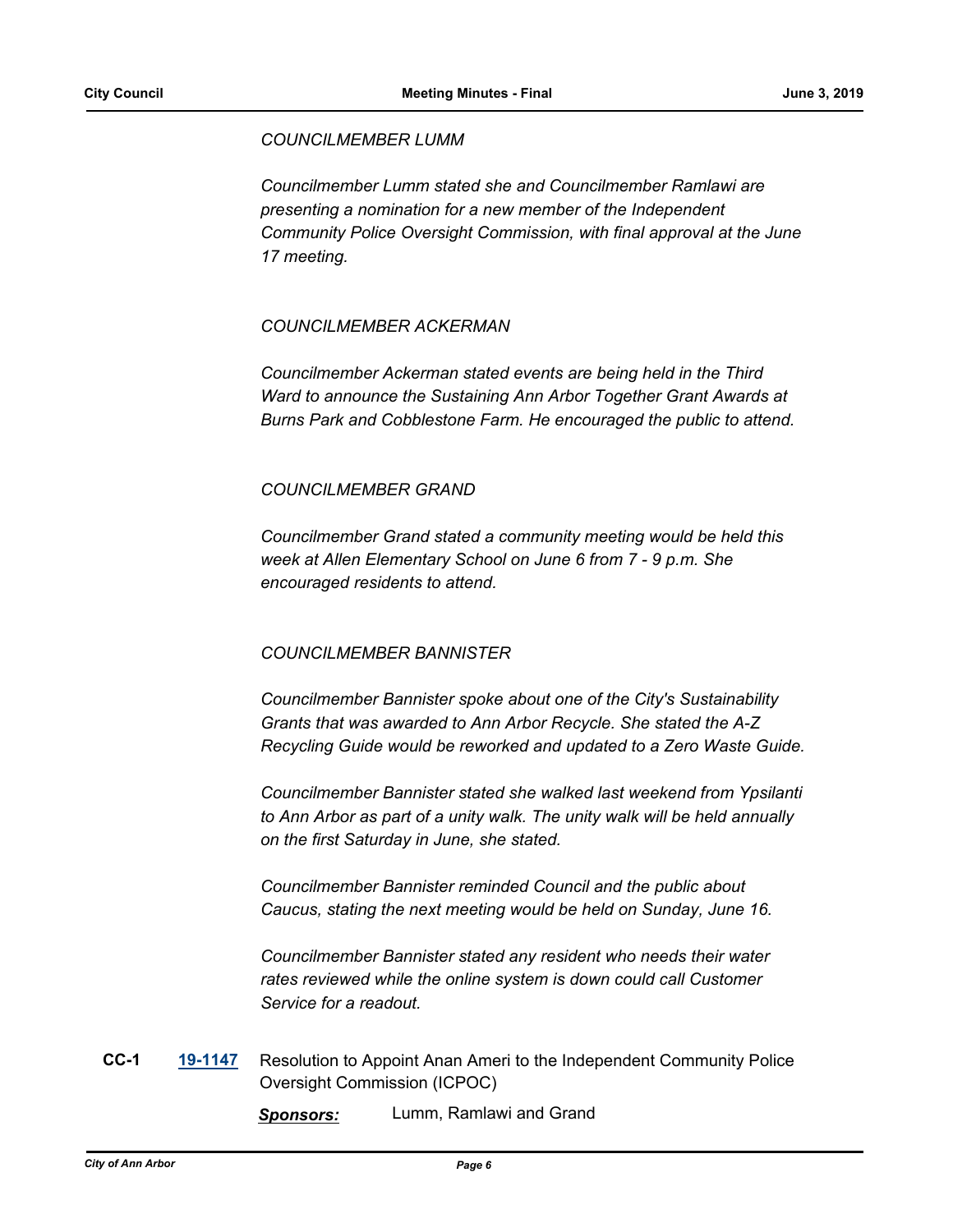# **Referred to the City Council due back on 6/17/2019**

# **MC COMMUNICATIONS FROM THE MAYOR**

**MC-1 [19-1113](http://a2gov.legistar.com/gateway.aspx?M=L&ID=22761)** Appointments & Nominations

*REFERRED*

*Mayor Taylor presented the following nominations for approval at a later date:*

*Economic Development Corporation Board*

*Janet McDermott-Full term appointment 1355 King George Blvd. Ann Arbor, MI 48104 Term: Ending May 31, 2025*

*Energy Commission*

*Teresa Hatcher-Full term appointment 3045 Lexington Dr. Ann Arbor, MI 48105 Term: Ending May 31, 2022*

*Housing and Human Services Advisory Board*

*Josh Whinston-Full term appointment 2006 Ridge Avenue Ann Arbor, MI 48104 Term: Ending May 31, 2022*

# **Referred to the City Council due back on 6/17/2019**

# **CA CONSENT AGENDA**

# **CONSENT AGENDA ITEMS REMOVED**

*With unanimous consent of Council, the following Consent Agenda items were removed from the Consent Agenda and placed at the end of same:*

*CA-19 - Resolution No. 2 - Dhu Varren Road Sidewalk Project - Special*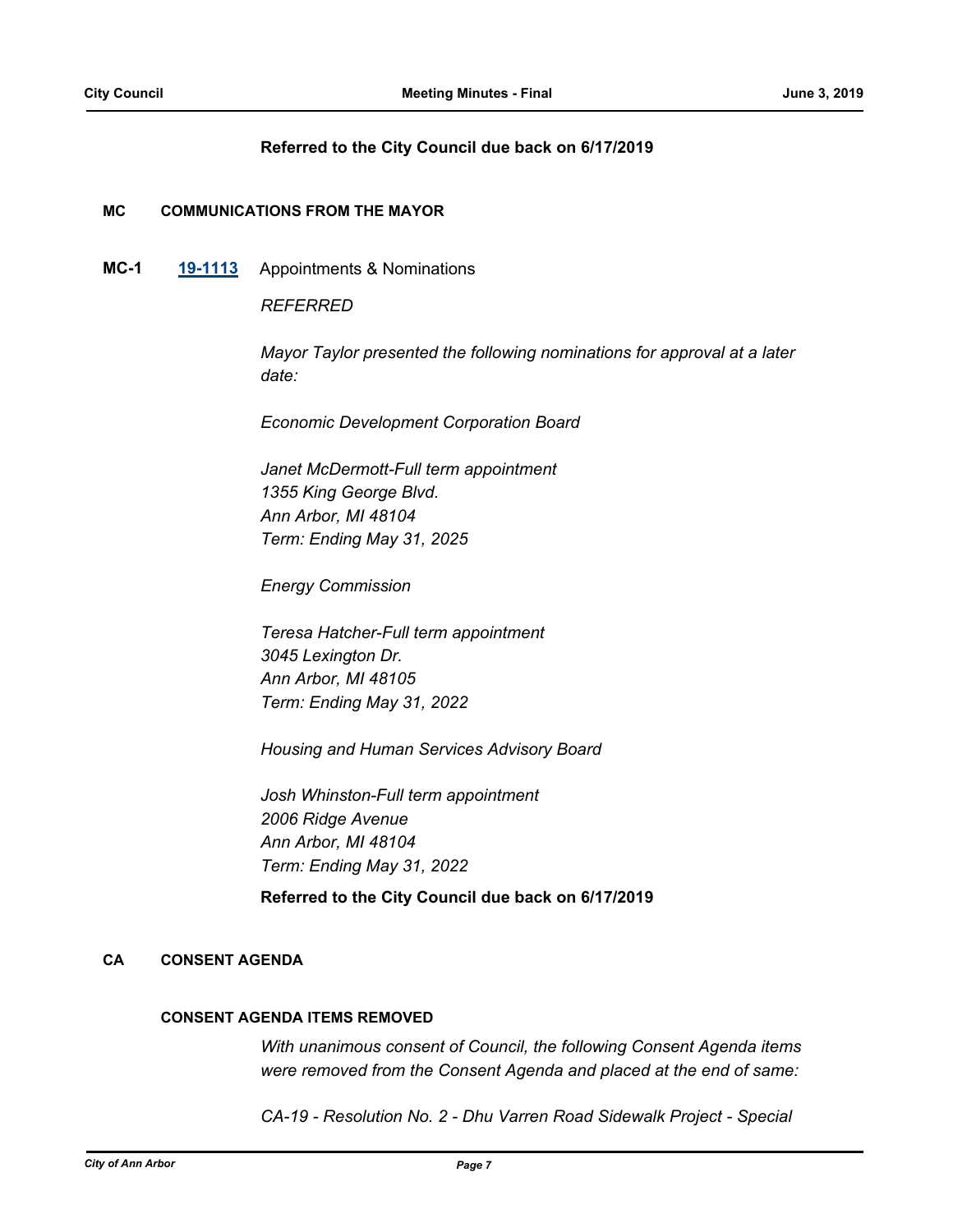# *Assessment*

*CA-7 - Resolution to Approve Amendment Number 4 to Contract with Recycle Ann Arbor for Interim Operations of the Ann Arbor Material Recovery Facility (MRF) (estimated \$2,300,000.00)*

*CA-8 - Resolution to Approve Amendment Number 6 to Contract with Recycle Ann Arbor for Municipal Resource Recovery Services (estimated \$2,350,000.00)*

*CA-9 - Resolution to Approve Amendment Number 2 to Contract with Waste Management of Michigan, Inc. for Commercial Refuse Collection Services (estimated \$1,850,000.00)*

*CA-10 - Resolution to Approve a General Services Agreement with Aclara Technologies LLC for Advanced Metering Infrastructure Upgrades and Water Meter and Meter Transmission Unit Supply (\$5,724,818.00, RFP No. 18-27) and Appropriate Sewage Disposal Share (\$2,862,409.00) (8 Votes Required)*

*CA-11 - Resolution to Approve a General Services Agreement with Utility Metering Solutions LLC for Project Management and Installation Services for the Water Meter Replacement Program (\$3,513,645.00, RFP No. 18-27) and Appropriate Sewage Disposal Fund Share (\$1,705,422.00) (8 Votes Required)*

*CA-13 - Resolution No. 2 - 1425 Pontiac Sidewalk Special Assessment District #54* 

*CA-20 - Resolution to Approve a Contract with the Michigan Department of Transportation for the Dhu Varren Road Sidewalk Project (\$573,100.00)*

# **Passed on consent agenda**

**A motion was made by Councilmember Lumm, seconded by Councilmember Ackerman, that the following Consent Agenda Items be approved as presented. On a voice vote, the Mayor declared the motion carried unanimously, thus satisfying the eight-vote requirement of CA-2, CA-3, CA-4, CA-5, CA-15, CA-17, and CA-22.**

**CA-1 19-0951 Enactment No: R-19-239 Approved**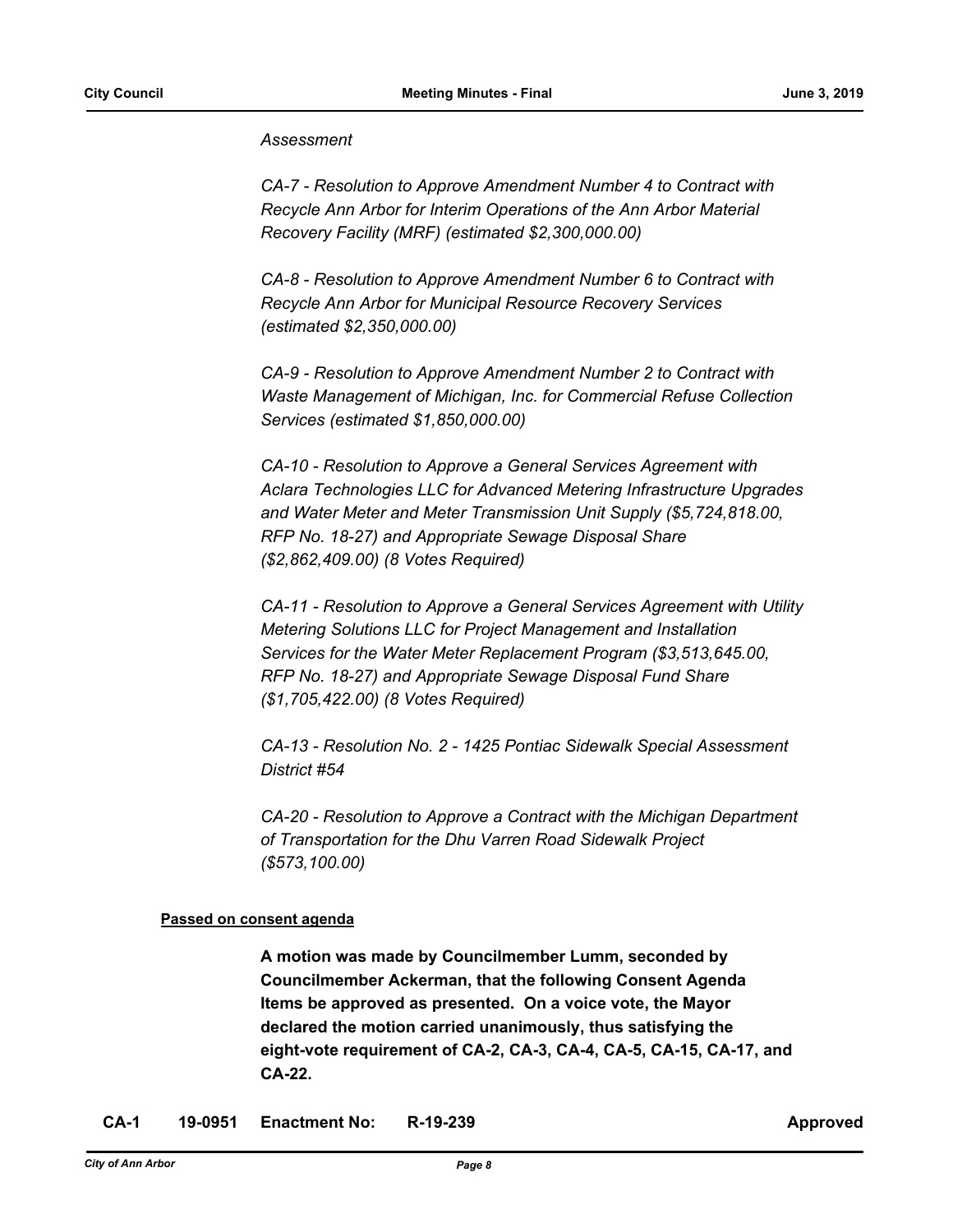Resolution to Approve Temporary Outdoor Sales, Service and Consumption of Alcoholic Beverages during the 2019 Ann Arbor Art Fair

# **CA-2 19-0934 Enactment No: R-19-240 Approved** Resolution to Approve a Contract with Aquatic Source, LLC for the Mack Indoor Pool Improvements Project (\$143,500.00, ITB No. 4577) and Appropriate Funds (**8 Votes Required**) **CA-3 19-0962 Enactment No: R-19-241 Approved** Resolution to Approve a Participation Agreement with Washtenaw County Parks and Recreation Commission and Appropriate \$166,500.00 for Purchase of Fee Title to the Landau Property (**8 Votes Required**) **CA-4 19-0994 Enactment No: R-19-242 Approved** Resolution to Accept an Easement for Water Main and Storm Sewer at Mitchell Elementary School from the Public Schools of the City of Ann Arbor (AAPS) **(8 Votes Required) CA-5 19-1063 Enactment No: R-19-243 Approved** Resolution to Purchase 1250 Lincolnshire Lane from the Washtenaw County Treasurer for \$932.00 **(8 Votes Required) CA-6 19-1081 Enactment No: R-19-244 Approved** Resolution to Approve Amendment No. 1 to the Communications and Dispatching Services Agreement with Emergent Health Partners **CA-12 19-0904 Enactment No: R-19-245 Approved** Resolution to Approve a Grant Award for the Investigation and Treatment of Alternatives for Short-Chain Poly-and Perfluoroalkyl Substances and Related Contract (\$35,000.00) **CA-14 19-0746 Enactment No: R-19-246 Approved** Resolution to Extend the Contract with P.K. Contracting, Inc. for Pavement Marking Maintenance - FY20 (\$635,000.00) **CA-15 19-0952 Enactment No: R-19-247 Approved**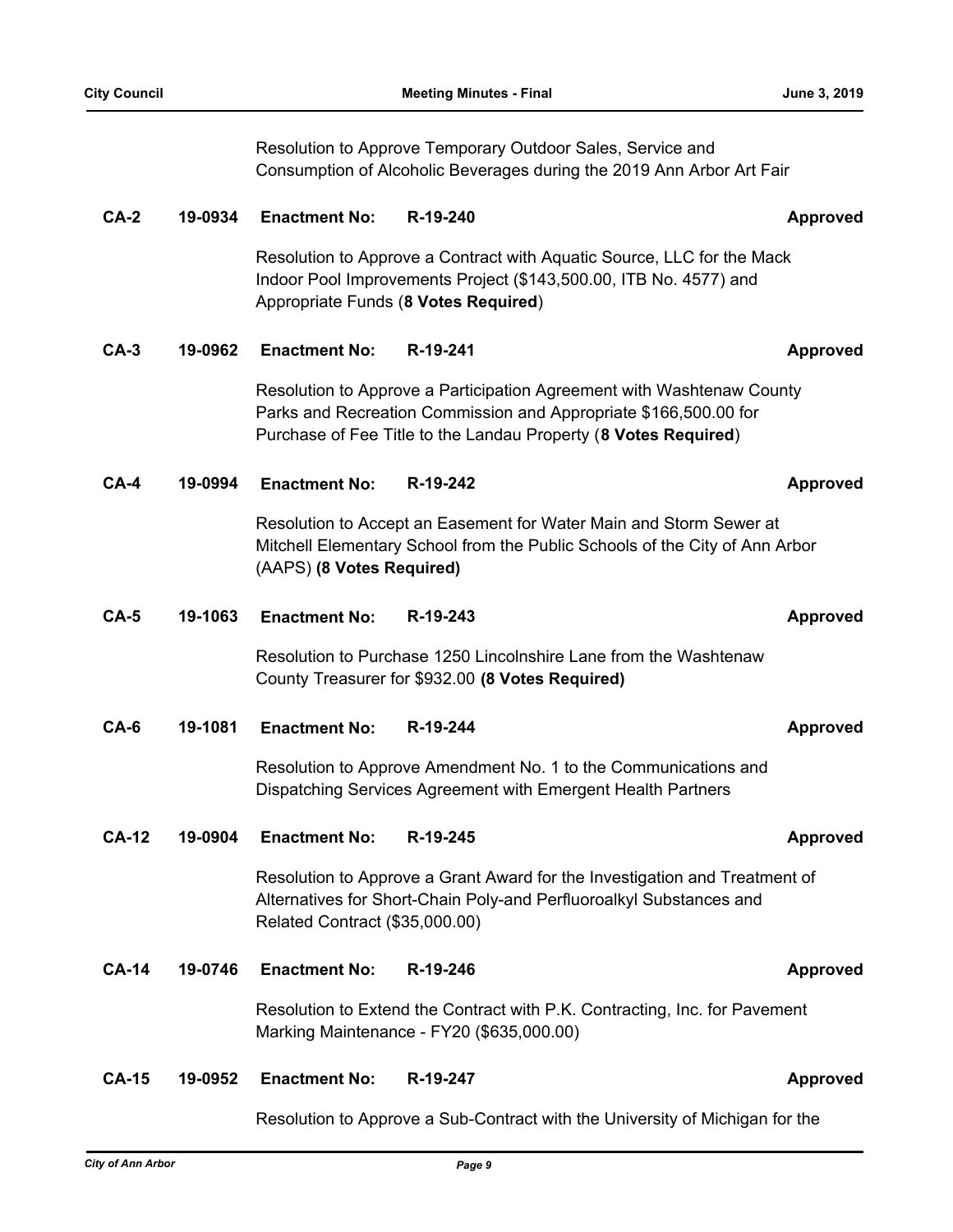|              |         | Required)                      | Leadership Circle Membership with MCity Project (\$52,203.00) (8 Votes                                                                                                                                                                                                                                 |                 |
|--------------|---------|--------------------------------|--------------------------------------------------------------------------------------------------------------------------------------------------------------------------------------------------------------------------------------------------------------------------------------------------------|-----------------|
| <b>CA-16</b> | 19-0907 | <b>Enactment No:</b>           | R-19-248                                                                                                                                                                                                                                                                                               | <b>Approved</b> |
|              |         |                                | Resolution to Approve a Professional Services Agreement with WSP<br>Michigan, Inc. for the Traffic Signal Operational Study (\$367,961.00)                                                                                                                                                             |                 |
| <b>CA-17</b> | 19-0911 | <b>Enactment No:</b>           | R-19-249                                                                                                                                                                                                                                                                                               | <b>Approved</b> |
|              |         |                                | Resolution to Extend the Construction Contract with Strawser Construction,<br>Inc. (ITB No. 4530, \$3,255,000.00) for the FY2020 Street Surface<br>Treatment Project, and to Appropriate \$1,476,263.00 from the Major Street<br>Fund and \$1,264,382.00 from the Local Street Fund (8 Votes Required) |                 |
| <b>CA-18</b> | 19-0955 | <b>Enactment No:</b>           | R-19-250                                                                                                                                                                                                                                                                                               | Approved        |
|              |         | <b>Church Service Drive</b>    | Resolution to Approve the Installation of Traffic Calming Devices on Scio                                                                                                                                                                                                                              |                 |
| <b>CA-21</b> | 19-0988 | <b>Enactment No:</b>           | R-19-251                                                                                                                                                                                                                                                                                               | <b>Approved</b> |
|              |         | (\$100,000.00)                 | Resolution to Approve an Increase to the Sole-Source Purchase Order to<br>Carrier and Gable, Inc. for the Purchase of Traffic Signal Materials                                                                                                                                                         |                 |
| <b>CA-22</b> | 19-0876 | <b>Enactment No:</b>           | R-19-252                                                                                                                                                                                                                                                                                               | <b>Approved</b> |
|              |         | the Project (8 Votes Required) | Resolution No. 1 - Prepare Plans and Specifications for the Proposed<br>Hollywood Drive Improvements - Special Assessment Project, and<br>Appropriate \$200,000.00 from the General Fund Balance for the Design of                                                                                     |                 |
| <b>CA-23</b> | 19-0884 | <b>Enactment No:</b>           | R-19-253                                                                                                                                                                                                                                                                                               | <b>Approved</b> |
|              |         |                                | Resolution to Approve Amendment No. 1 to the Professional Services<br>Agreement with Materials Testing Consultants, Inc. for Material Testing<br>Services for the 2018 Miscellaneous Utilities Projects (\$15,350.00)                                                                                  |                 |
| <b>CA-24</b> | 19-1091 | <b>Enactment No:</b>           | R-19-254                                                                                                                                                                                                                                                                                               | <b>Approved</b> |
|              |         | Police Chief                   | Resolution to Appoint Jason Forsberg as the City of Ann Arbor Interim                                                                                                                                                                                                                                  |                 |

# **CA-19 19-0881 Enactment No:**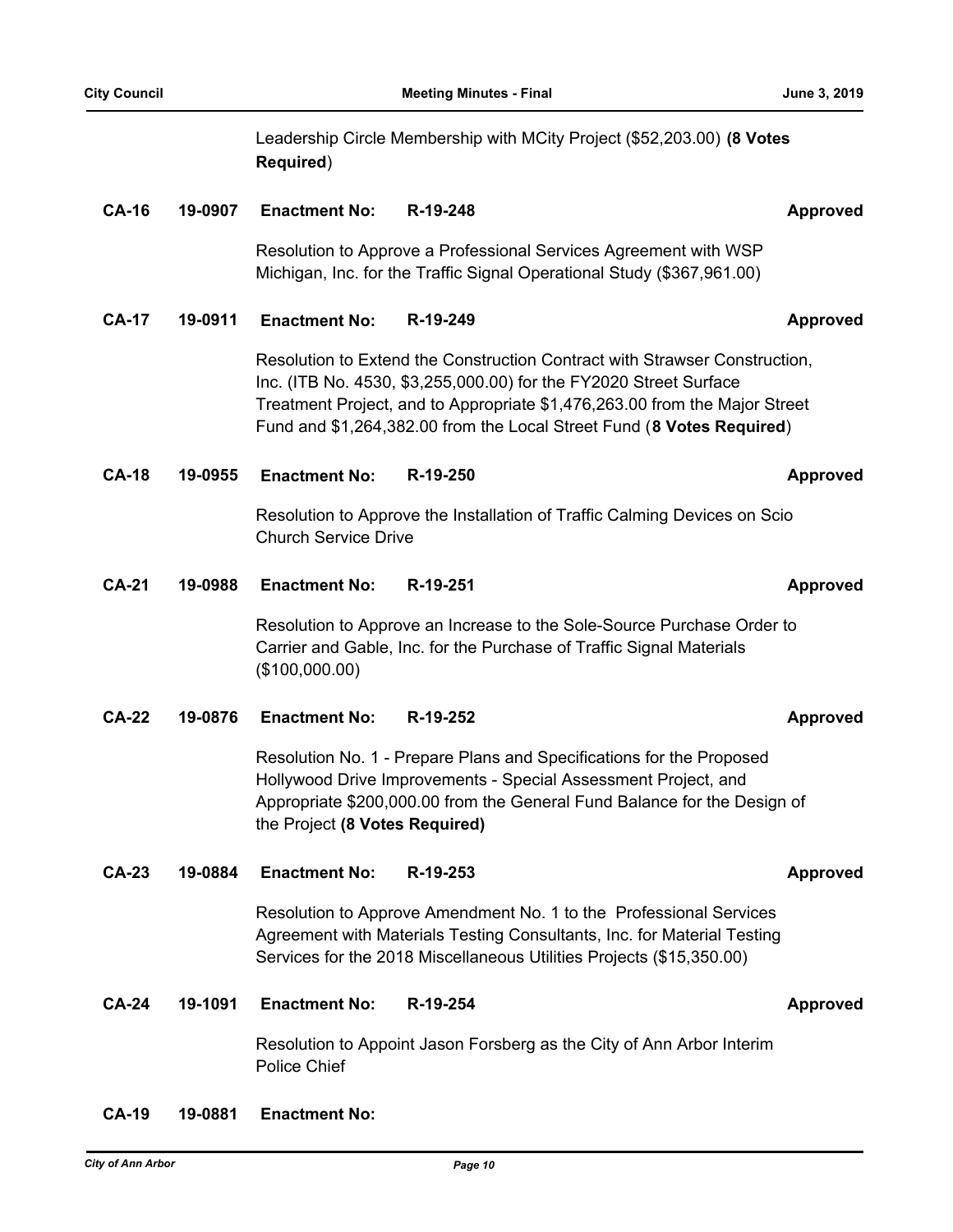**A motion was made by Councilmember Ackerman, seconded by Councilmember Grand, that the Resolution be approved.**

Resolution No. 2 - Dhu Varren Road Sidewalk Project - Special Assessment

# **19-0881 Enactment No: Postponed**

**A motion was made by Councilmember Griswold, seconded by Councilmember Ackerman, that the Resolution be postponed to the City Council until 6/17/2019. On a voice vote, the Mayor declared the motion carried.**

Resolution No. 2 - Dhu Varren Road Sidewalk Project - Special Assessment

**CA-7 19-0855 Enactment No: R-19-255 Approved**

**A motion was made by Councilmember Hayner, seconded by Councilmember Ackerman, that the Resolution be approved. On a voice vote, the Mayor declared the motion carried, with one dissenting vote by Councilmember Hayner.**

Resolution to Approve Amendment Number 4 to Contract with Recycle Ann Arbor for Interim Operations of the Ann Arbor Material Recovery Facility (MRF) (estimated \$2,300,000.00)

# **CA-8 19-0856 Enactment No: R-19-256 Approved**

# **A motion was made by Councilmember Hayner, seconded by Councilmember Grand, that the Resolution be approved. On a voice vote, the Mayor declared the motion carried.**

Resolution to Approve Amendment Number 6 to Contract with Recycle Ann Arbor for Municipal Resource Recovery Services (estimated \$2,350,000.00)

# **CA-9 19-0854 Enactment No: R-19-257 Approved**

# **A motion was made by Councilmember Hayner, seconded by Councilmember Lumm, that the Resolution be approved. On a voice vote, the Mayor declared the motion carried.**

Resolution to Approve Amendment Number 2 to Contract with Waste Management of Michigan, Inc. for Commercial Refuse Collection Services (estimated \$1,850,000.00)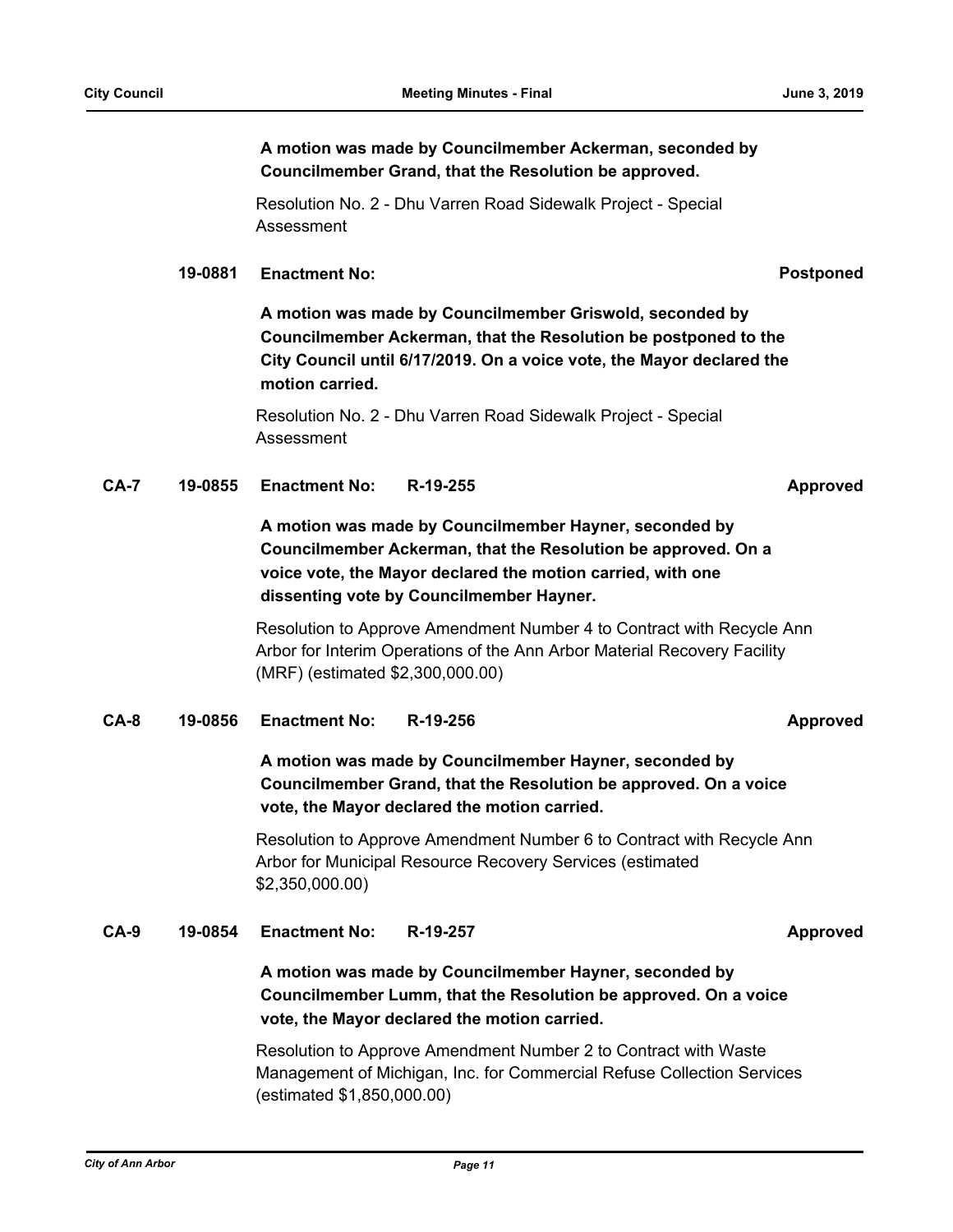# **CA-10 19-0890 Enactment No: R-19-258 Approved**

**A motion was made by Councilmember Hayner, seconded by Councilmember Grand, that the Resolution be approved. On a voice vote, the Mayor declared the motion carried unanimously, thus satisfying the eight-vote requirement.**

Resolution to Approve a General Services Agreement with Aclara Technologies LLC for Advanced Metering Infrastructure Upgrades and Water Meter and Meter Transmission Unit Supply (\$5,724,818.00, RFP No. 18-27) and Appropriate Sewage Disposal Share (\$2,862,409.00) **(8 Votes Required)**

# **CA-11 19-0891 Enactment No: R-19-259 Approved**

**A motion was made by Councilmember Hayner, seconded by Councilmember Griswold, that the Resolution be approved. On a voice vote, the Mayor declared the motion carried unanimously, thus satisfying the eight-vote requirement.**

Resolution to Approve a General Services Agreement with Utility Metering Solutions LLC for Project Management and Installation Services for the Water Meter Replacement Program (\$3,513,645.00, RFP No. 18-27) and Appropriate Sewage Disposal Fund Share (\$1,705,422.00) **(8 Votes Required)**

# **CA-13 19-0727 Enactment No: R-19-260 Approved**

**A motion was made by Councilmember Hayner, seconded by Councilmember Bannister, that the Resolution be approved. On a roll call, the vote was as follows with the Mayor declaring the motion carried:**

- Yeas: 9 Councilmember Lumm, Councilmember Eaton, Mayor Taylor, Councilmember Grand, Councilmember Ackerman, Councilmember Smith, Councilmember Griswold, Councilmember Nelson and Councilmember Ramlawi  $9 -$
- **Nays:** 2 Councilmember Bannister and Councilmember Hayner

Resolution No. 2 - 1425 Pontiac Sidewalk Special Assessment District #54

**CA-20 19-0982 Enactment No: R-19-261 Approved**

**A motion was made by Councilmember Ackerman, seconded by Councilmember Lumm, that the Resolution be approved. On a voice vote, the Mayor declared the motion carried.**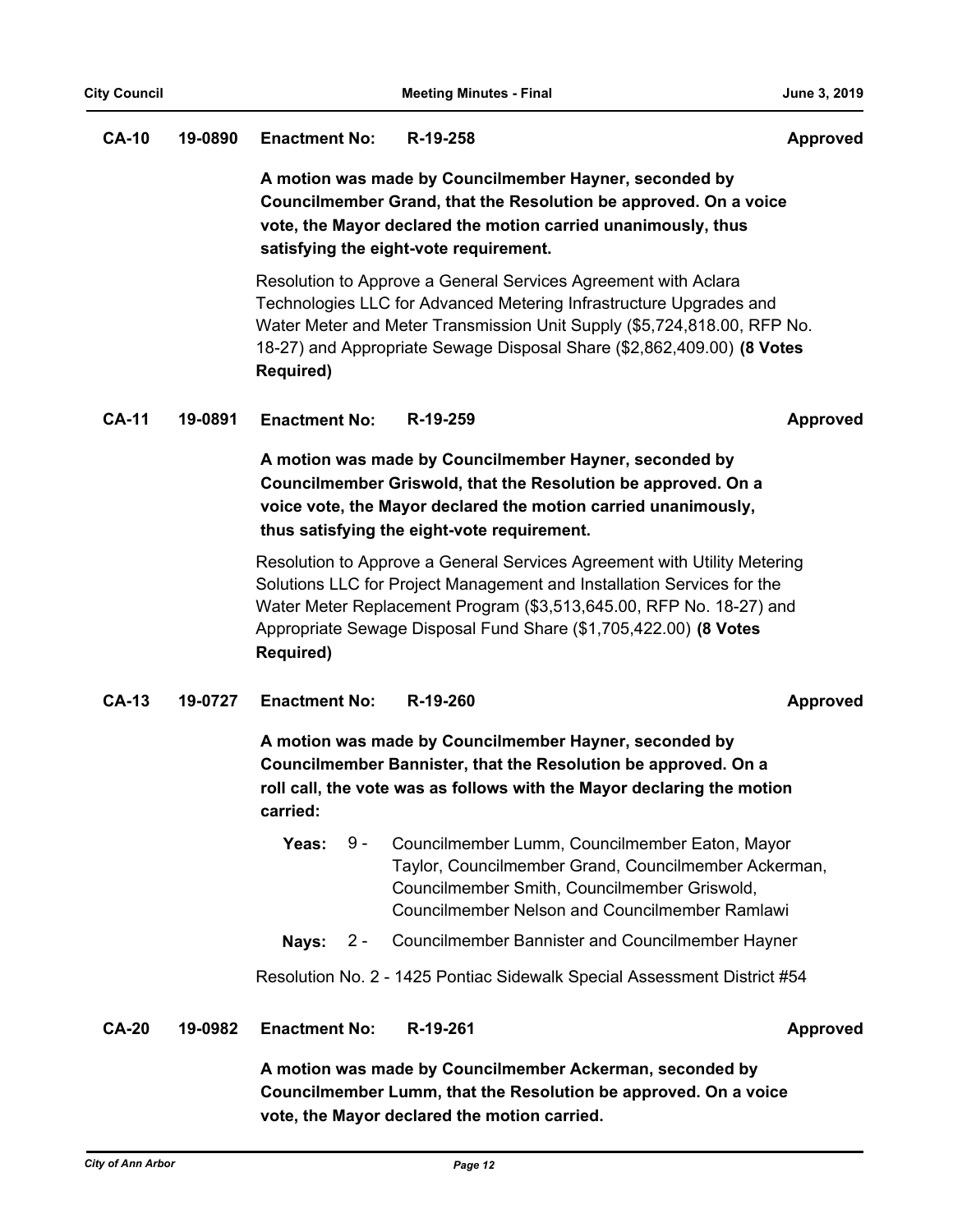Resolution to Approve a Contract with the Michigan Department of Transportation for the Dhu Varren Road Sidewalk Project (\$573,100.00)

# **PH PUBLIC HEARINGS (3 MINUTES PER SPEAKER)**

**PH-1 [19-0560](http://a2gov.legistar.com/gateway.aspx?M=L&ID=22253)** An Ordinance to Amend Section 5.15 (Table 5-15), Section 5.16.3, 5.16.7 and 5.37.2 of Chapter 55 (Unified Development Code) of Title V of the Code of the City of Ann Arbor (Temporary Outdoor Activities) (ORD-19-15) *A public hearing was conducted on the proposed amendment to Section 5.15 (Table 5-15), Section 5.16.3, 5.16.7 and 5.37.2 of Chapter 55 (Unified Development Code) of Title V of the Code of the City of Ann Arbor (Temporary Outdoor Activities). Notice of public hearing was published May 16, 2019.* 

> *There being no one present for comment, the Mayor declared the hearing closed.*

# **Held and Closed**

**PH-2 [19-0654](http://a2gov.legistar.com/gateway.aspx?M=L&ID=22345)** An Ordinance to Amend Chapter 55 (Unified Development Code), Rezoning of 2.25 Acres from TWP (Township District) to R1A (Single Family Dwelling District), Admiraal/O'Brien Property, 1448 Warrington Drive (CPC Recommendation: Approval - 8 Yeas and 0 Nays) (ORD-19-14)

> *A public hearing was conducted on the proposed amendment to Chapter 55 - Unified Development Code, Rezoning of 2.25 acres from TWP (Township District) to R1A (Single Family Dwelling District), Admiraal/O'Brien Property, located at 1448 Warrington Drive. Notice of public hearing was published May 16, 2019.*

*There being no one present for comment, the Mayor declared the hearing closed.*

# **Held and Closed**

**PH-3 [19-0725](http://a2gov.legistar.com/gateway.aspx?M=L&ID=22416)** An Ordinance to Amend Section 5.15 (Table 5-15), Section 5.16.3, and 5.37.2 of Chapter 55 (Unified Development Code) of Title V of the Code of the City of Ann Arbor (Mobile Food Vending Service) (ORD-19-16)

> *A public hearing was conducted on the proposed amendment to Section 5.15 (Table 5-15), Section 5.16.3, and 5.37.2 of Chapter 55 (Unified Development Code) of Title V of the Code of the City of Ann Arbor (Mobile Food Vending Service). Notice of public hearing was published May 16, 2019.*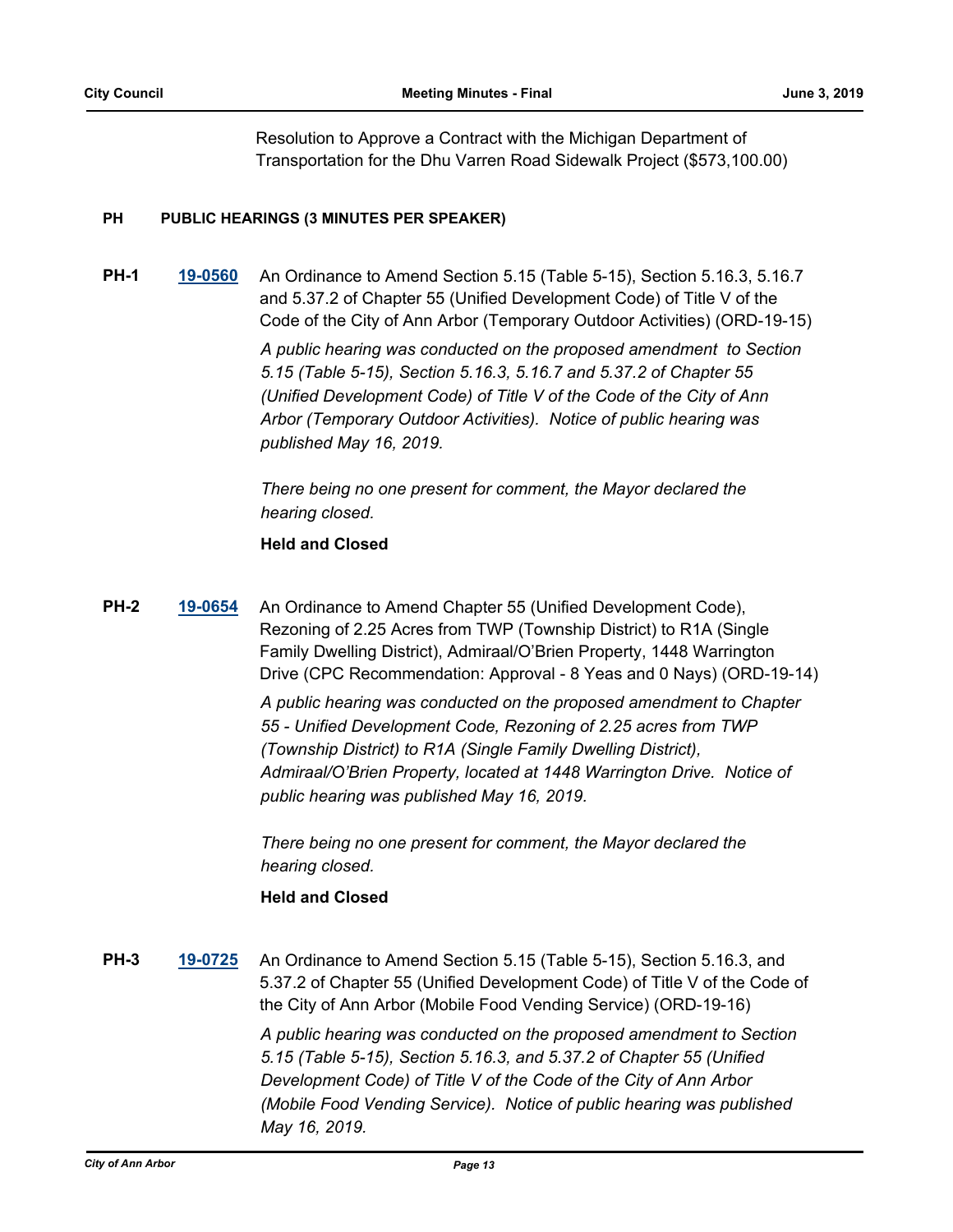*There being no one present for comment, the Mayor declared the hearing closed.*

**Held and Closed**

# **PH-4 19-0403** Enactment No: **Held and Closed**

# **Held and Closed**

Resolution to Approve Bristol Ridge Site Plan and Development Agreement, 2750 Pontiac Trail (CPC Recommendation: Approval - 8 Yeas and 0 Nays)

*A public hearing was continued on the proposed Resolution to Approve Bristol Ridge Site Plan and Development Agreement, located at 2750 Pontiac Trail. Notice of public hearing was published May 16, 2019.*

*There being no one present for comment, the Mayor declared the hearing closed.*

# **RECESS**

*Mayor Taylor declared a recess at 9:17 p.m. and reconvened the meeting at 9:27 p.m.*

# **A APPROVAL OF COUNCIL MINUTES**

**A-1 [19-1066](http://a2gov.legistar.com/gateway.aspx?M=L&ID=22714)** Work Session of May 13 and Regular Session Meeting Minutes of May 20, 2019

> **A motion was made by Councilmember Grand, seconded by Councilmember Ackerman, that the Work Session of May 13 and Regular Session Meeting Minutes of May 20, 2019 be approved. On a voice vote, the Mayor declared the motion carried.**

# **B ORDINANCES - SECOND READING**

**B-1 [19-0560](http://a2gov.legistar.com/gateway.aspx?M=L&ID=22253)** An Ordinance to Amend Section 5.15 (Table 5-15), Section 5.16.3, 5.16.7 and 5.37.2 of Chapter 55 (Unified Development Code) of Title V of the Code of the City of Ann Arbor (Temporary Outdoor Activities) (ORD-19-15) *(The complete copy of the text of Ordinance No. ORD-19-15 is on file in the City Clerk's Office.)*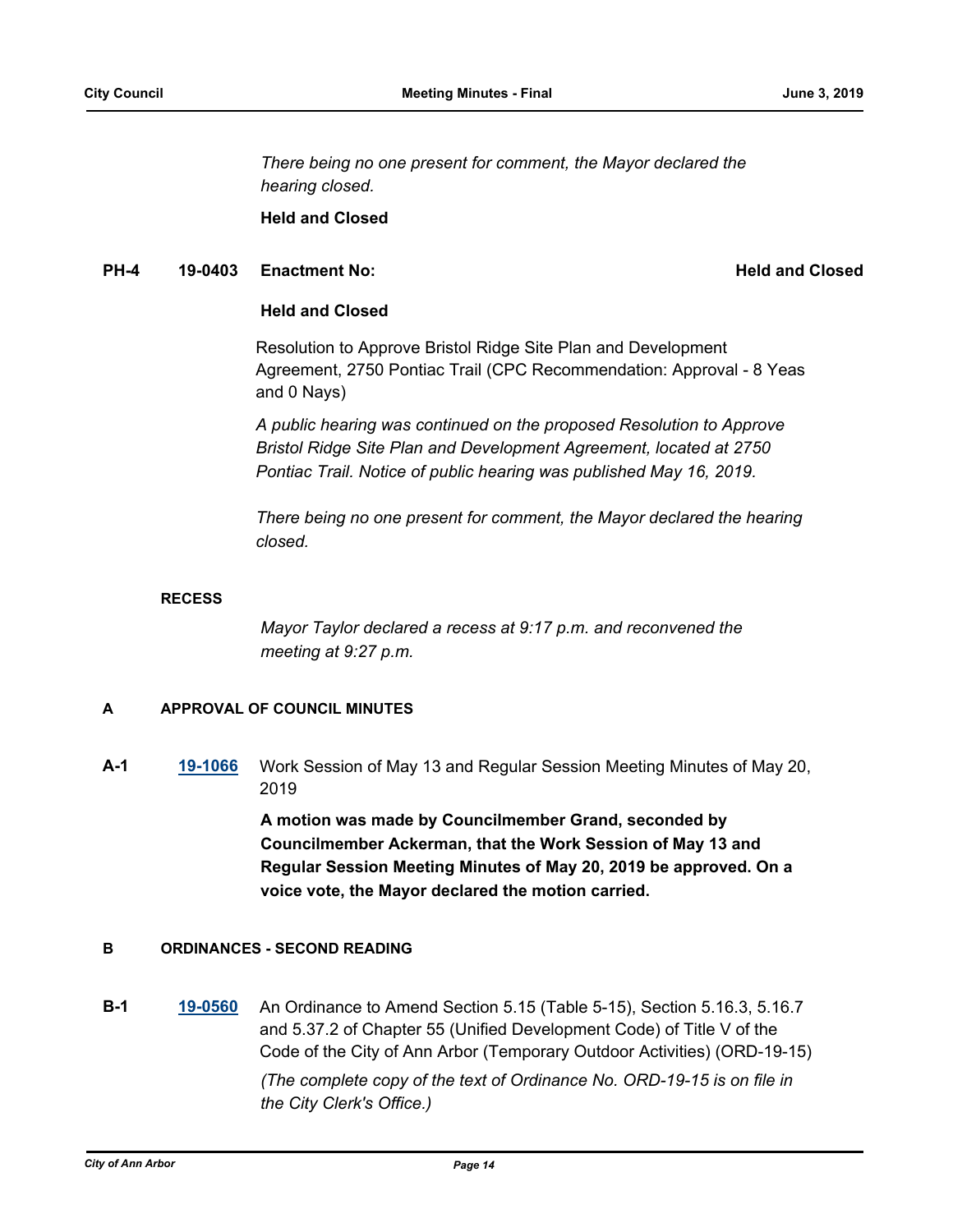**A motion was made by Councilmember Ackerman, seconded by Councilmember Smith, that the Ordinance be adopted on Second Reading. On a voice vote, the Mayor declared the motion carried.**

**B-2 [19-0654](http://a2gov.legistar.com/gateway.aspx?M=L&ID=22345)** An Ordinance to Amend Chapter 55 (Unified Development Code), Rezoning of 2.25 Acres from TWP (Township District) to R1A (Single Family Dwelling District), Admiraal/O'Brien Property, 1448 Warrington Drive (CPC Recommendation: Approval - 8 Yeas and 0 Nays) (ORD-19-14)

> *(The complete copy of the text of Ordinance No. ORD-19-14 is on file in the City Clerk's Office.)*

> **A motion was made by Councilmember Smith, seconded by Councilmember Ramlawi, that the Ordinance be adopted on Second Reading. On a voice vote, the Mayor declared the motion carried.**

**B-3 [19-0725](http://a2gov.legistar.com/gateway.aspx?M=L&ID=22416)** An Ordinance to Amend Section 5.15 (Table 5-15), Section 5.16.3, and 5.37.2 of Chapter 55 (Unified Development Code) of Title V of the Code of the City of Ann Arbor (Mobile Food Vending Service) (ORD-19-16)

> *(The complete copy of the text of Ordinance No. ORD-19-16 is on file in the City Clerk's Office.)*

**A motion was made by Councilmember Ackerman, seconded by Councilmember Grand, that the Ordinance be adopted on Second Reading. On a voice vote, the Mayor declared the motion carried.**

# **C ORDINANCES - FIRST READING**

# **C New Business - Staff:**

**C-1 [19-0841](http://a2gov.legistar.com/gateway.aspx?M=L&ID=22509)** An Ordinance to Amend Section 5.18.1 of Chapter 55 (Unified Development Code) of Title V of the Code of the City of Ann Arbor (Front Porch Exception from Front Yard Setback) (Ordinance No. ORD-19-17)

> *(The complete copy of the text of Ordinance No. ORD-19-17 is on file in the City Clerk's Office.)*

**A motion was made by Councilmember Ackerman, seconded by Councilmember Lumm, that the Ordinance be approved on First Reading to the City Council and should be returned by 7/1/2019. On a voice vote, the Mayor declared the motion carried.**

Enactment No: ORD-19-17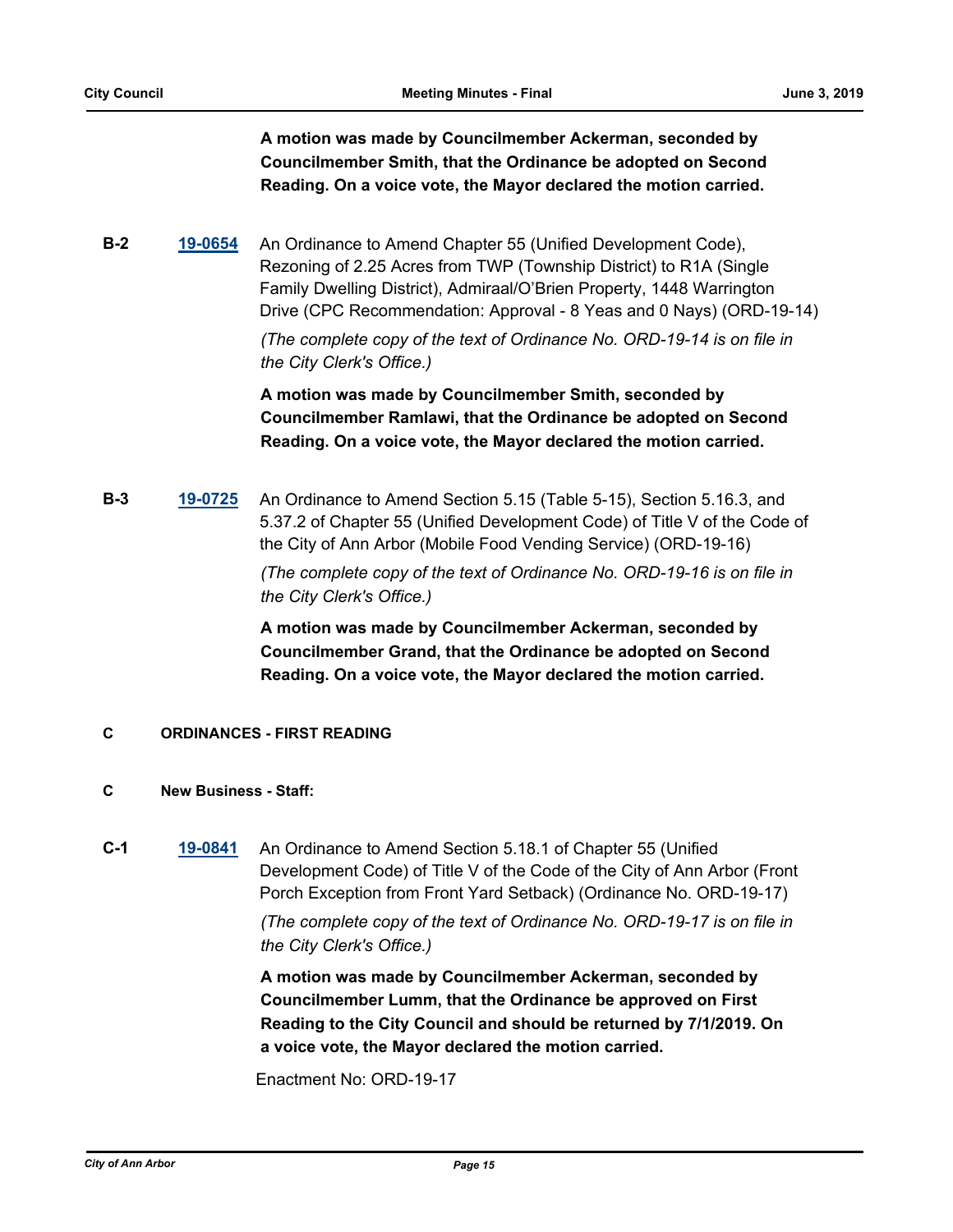| $C-2$ | 19-0983 | An Ordinance to Repeal Chapter 87 (Recreation, Amusements and                         |
|-------|---------|---------------------------------------------------------------------------------------|
|       |         | Games) of Title VII of the Code of the City of Ann Arbor (Ordinance No.<br>ORD-19-18) |
|       |         |                                                                                       |

*(The complete copy of the text of Ordinance No. ORD-19-18 is on file in the City Clerk's Office.)*

**A motion was made by Councilmember Griswold, seconded by Councilmember Ackerman, that the Ordinance be approved on First Reading to the City Council and should be returned by 6/17/2019. On a voice vote, the Mayor declared the motion carried.**

Enactment No: ORD-19-18

**C-3 [19-0989](http://a2gov.legistar.com/gateway.aspx?M=L&ID=22644)** An Ordinance to Amend the Zoning Map, Being a Part of Section 5:10.2 of Chapter 55 of Title V of the Code of Ann Arbor, Rezoning of 8 Acres from R4B (Multiple-Family Dwelling District) to R4D Multiple-Family Dwelling District) WITH CONDITIONS, Brightdawn Village Rezoning(2805 Burton Road) (CPC Recommendation: Denial - 0 Yeas and 7 Nays)

> *(The complete copy of the text of this ordinance is on file in the City Clerk's Office.)*

> **A motion was made by Councilmember Ackerman, seconded by Councilmember Grand, that the Ordinance be approved at First Reading.**

**A motion was made by Councilmember Grand, seconded by Councilmember Hayner, that the Ordinance be referred to the City Planning Commission. On a roll call, the vote was as follows with the Mayor declaring the motion defeated:**

- **Yeas:** 3 Mayor Taylor, Councilmember Grand and Councilmember Ramlawi 3 -
- Nays: 8 Councilmember Lumm, Councilmember Eaton, Councilmember Ackerman, Councilmember Smith, Councilmember Bannister, Councilmember Hayner, Councilmember Griswold and Councilmember Nelson 8 -

**The question being, the motion made by Councilmember Ackerman, seconded by Councilmember Grand, that the Ordinance be approved on First Reading to the City Council, due back on 7/1/2019, on a roll call, the vote was as follows with the Mayor declaring the motion defeated:**

**Yeas:** Mayor Taylor, Councilmember Grand, Councilmember Smith and Councilmember Hayner Yeas:  $4 -$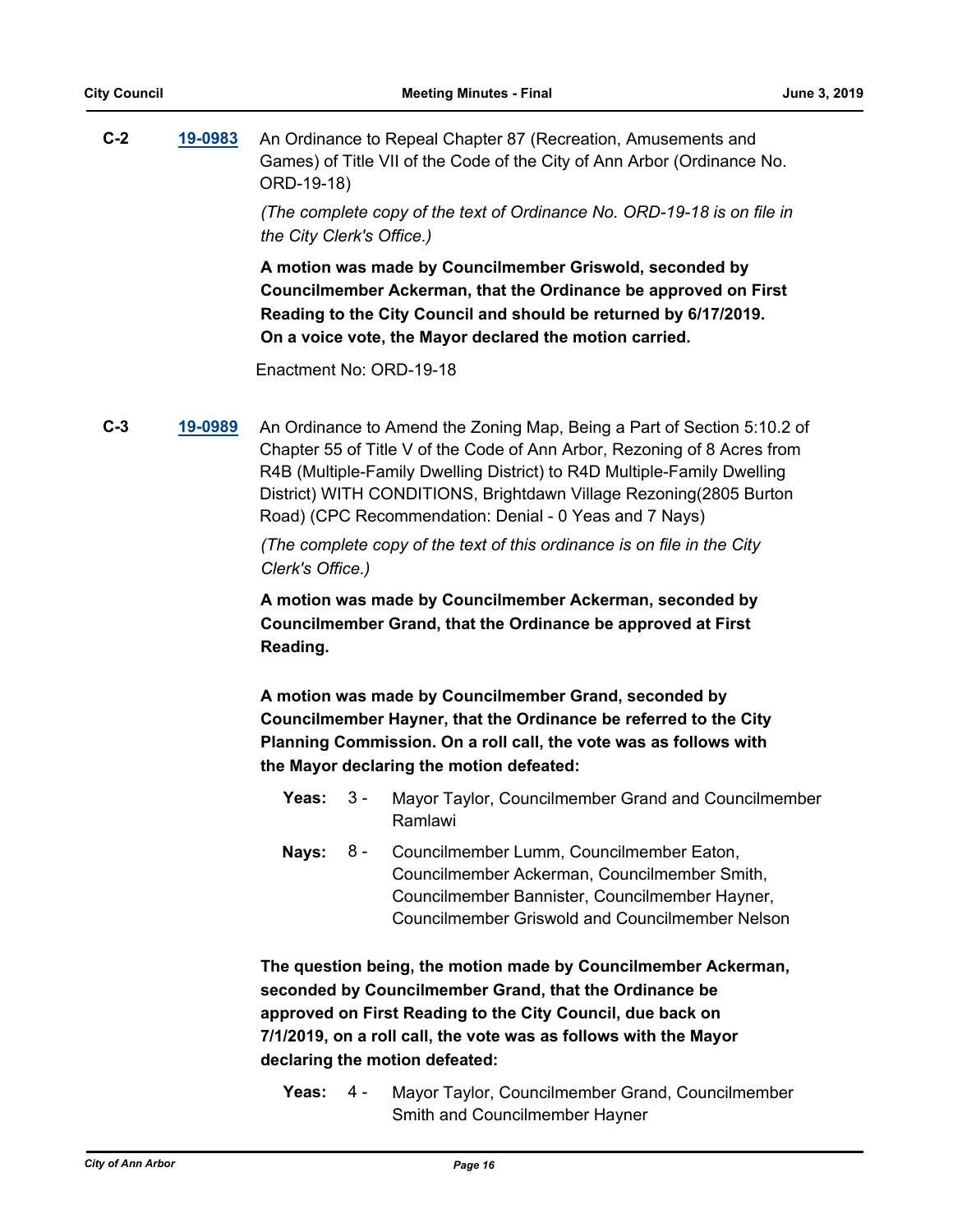Nays: 7 - Councilmember Lumm, Councilmember Eaton, Councilmember Ackerman, Councilmember Bannister, Councilmember Griswold, Councilmember Nelson and Councilmember Ramlawi 7 -

**C-4 [19-0957](http://a2gov.legistar.com/gateway.aspx?M=L&ID=22625)** An Ordinance to Amend Sections 8:513, 8:516, 8:517, 8:519, 8:525, 8:528, and 8:530 of Chapter 105 (Housing Code) of Title VIII of the Code of the City of Ann Arbor (Ordinance No. ORD-19-19)

> *(The complete copy of the text of Ordinance No. ORD-19-19 is on file in the City Clerk's Office.)*

**A motion was made by Councilmember Ackerman, seconded by Councilmember Smith, that the Ordinance be approved on First Reading to the City Council and should be returned by 6/17/2019. On a voice vote, the Mayor declared the motion carried.**

Enactment No: ORD-19-19

**C-5 [19-0930](http://a2gov.legistar.com/gateway.aspx?M=L&ID=22598)** An Ordinance to Amend the Zoning Map Being a Part of Section 5:10.2 of Chapter 55 of Title V of the Code of the City of Ann Arbor, Rezoning of 13.81 Acres from M1 (Limited Industrial District) to PUD (Planned Unit Development District), 841 Broadway PUD Zoning and Supplemental Regulations (CPC Recommendation: Approval - 7 Yeas and 2 Nays) (Ordinance No. ORD-19-20)

> *(The complete copy of the text of Ordinance No. ORD-19-20 is on file in the City Clerk's Office.)*

> **A motion was made by Councilmember Ackerman, seconded by Councilmember Smith, that the Ordinance be approved on First Reading to the City Council, due back on 7/1/2019. On a roll call, the vote was as follows with the Mayor declaring the motion carried:**

- **Yeas:** Councilmember Lumm, Councilmember Eaton, Mayor Taylor, Councilmember Grand, Councilmember Ackerman, Councilmember Smith, Councilmember Bannister, Councilmember Hayner, Councilmember Griswold, Councilmember Nelson and Councilmember Ramlawi **Yeas: 11 -**
- **Nays:** 0

Enactment No: ORD-19-20

# **D MOTIONS AND RESOLUTIONS**

**DC New Business - Council:**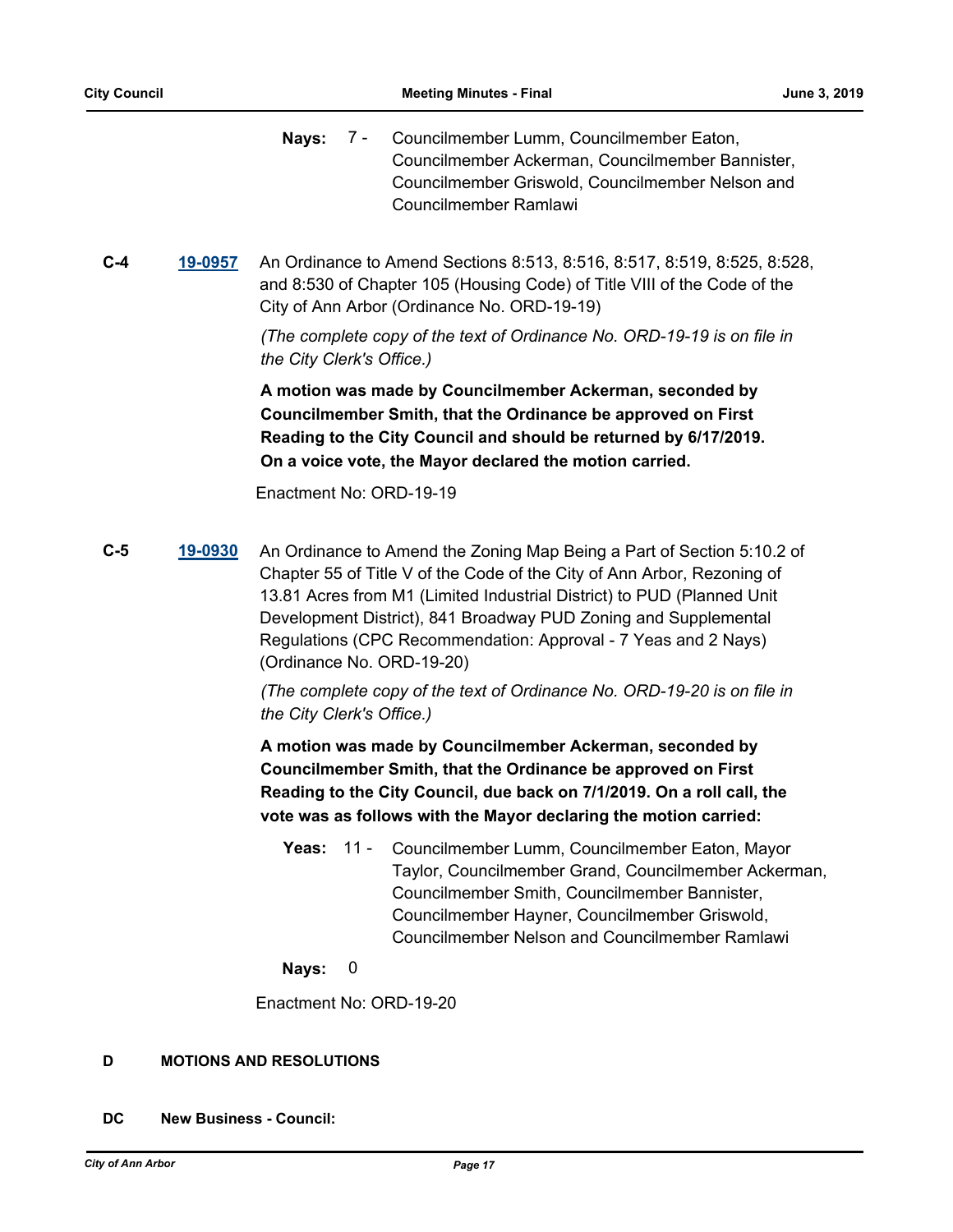### **DC-1 19-1044 Enactment No: R-19-262 Approved**

*Sponsors:* Taylor

**A motion was made by Councilmember Ackerman, seconded by Councilmember Grand, that the Resolution be approved. On a voice vote, the Mayor declared the motion carried with ten members voting in the affirmative, thus satisfying the seven-vote requirement. (Councilmember Griswold dissented.)**

Resolution to Appoint David Blanchard to the Housing and Human Services Advisory Board **(7 Votes Required)**

#### **DC-2 19-1027 Enactment No: R-19-263 Approved**

*Sponsors:* Eaton, Bannister, Ramlawi and Lumm

**A motion was made by Councilmember Eaton, seconded by Councilmember Bannister, that the Resolution be approved. On a roll call, the vote was as follows with the Mayor declaring the motion carried:**

- Yeas: 9 Councilmember Lumm, Councilmember Eaton, Councilmember Ackerman, Councilmember Smith, Councilmember Bannister, Councilmember Hayner, Councilmember Griswold, Councilmember Nelson and Councilmember Ramlawi  $9 -$
- **Nays:** 2 Mayor Taylor and Councilmember Grand

Resolution Directing the City Administrator to Develop an Interim Plan for the Use of the Library Lot to Support Community Activities

# **DB Unfinished Business - Boards and Commissions:**

**DB-1 19-0403 Enactment No: R-19-264 Approved**

**A motion was made by Councilmember Bannister, seconded by Councilmember Hayner, that the Resolution be approved. On a roll call, the vote was as follows with the Mayor declaring the motion carried:**

- Yeas: 9 Councilmember Lumm, Councilmember Eaton, Mayor Taylor, Councilmember Grand, Councilmember Ackerman, Councilmember Smith, Councilmember Griswold, Councilmember Nelson and Councilmember Ramlawi  $9 -$
- **Nays:** 2 Councilmember Bannister and Councilmember Hayner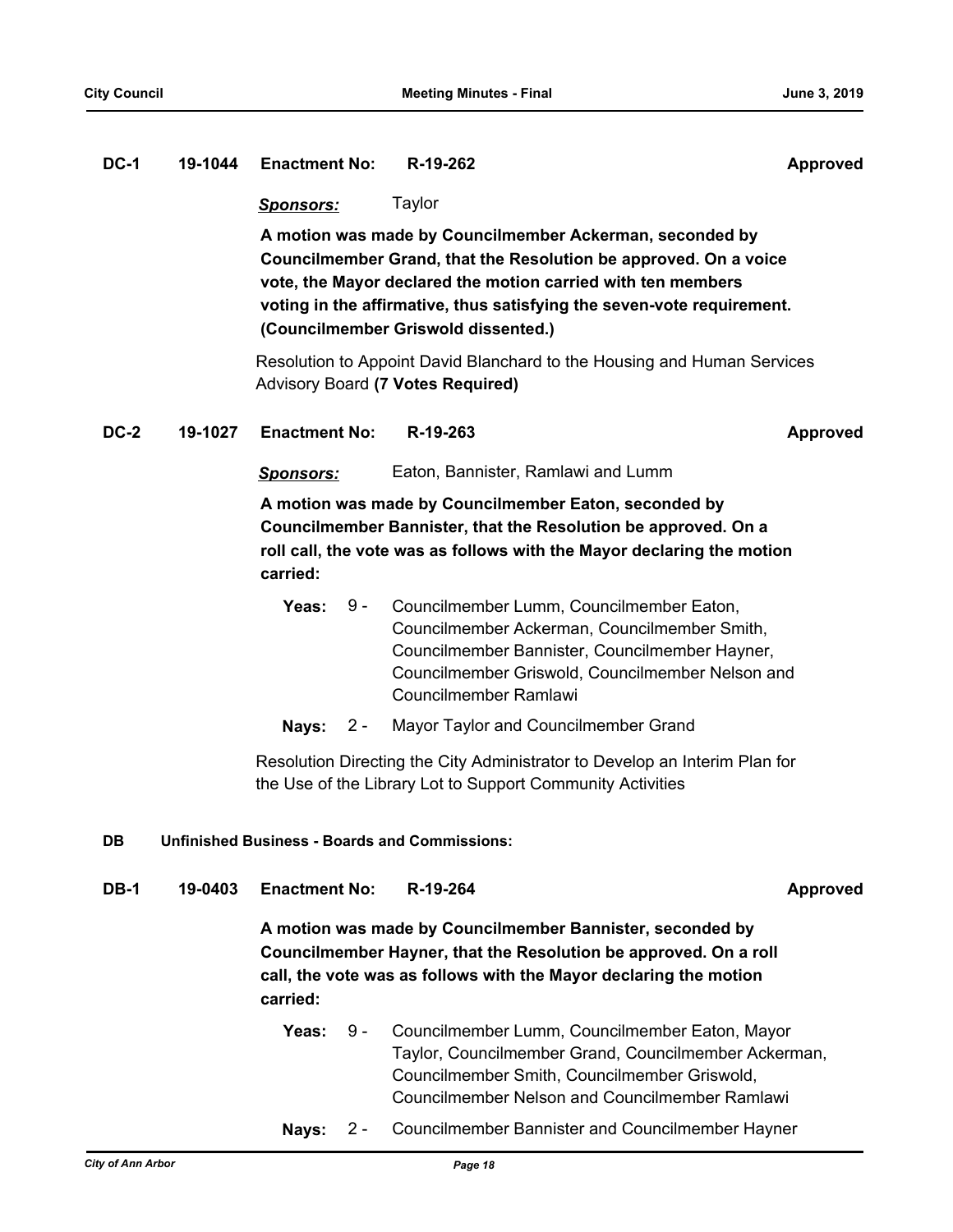Resolution to Approve Bristol Ridge Site Plan and Development Agreement, 2750 Pontiac Trail (CPC Recommendation: Approval - 8 Yeas and 0 Nays)

#### **DB New Business - Boards and Commissions:**

# **DB-2 19-0642 Enactment No: R-19-265 Approved**

**A motion was made by Councilmember Ackerman, seconded by Councilmember Lumm, that the Resolution be approved. On a voice vote, the Mayor declared the motion carried.**

Resolution Authorizing Summary Publication of Ordinance No.19-15 - An Ordinance to Amend Section 5.15 (Table 5-15), Section 5.16 (Use Specific Standards), and Section 5.37.2 (Specific Terms) of Chapter 55 (Unified Development Code) of Title V of the Code of the City of Ann Arbor (Car Storage and Temporary Outdoor Activities in P District)

# **DB-3 19-0840 Enactment No: R-19-266 Approved**

# **A motion was made by Councilmember Ackerman, seconded by Councilmember Lumm, that the Resolution be approved. On a voice vote, the Mayor declared the motion carried.**

Resolution Authorizing Summary Publication of Ordinance No. 19-16 - An Ordinance to Amend Section 5.15 (Table 5-15), Section 5.16.3, and 5.37.2 of Chapter 55 (Unified Development Code) of Title V of the Code of the City of Ann Arbor (Mobile Food Vending Service)

# **DS Unfinished Business - Staff:**

# **DS-1 19-0604 Enactment No:**

# **A motion was made by Councilmember Smith, seconded by Councilmember Nelson, that the Resolution be approved.**

Resolution to Approve a Contract with Liberty Security Group Inc. for Guest Services at the Guy C. Larcom City Hall (\$102,500.00) RFP #19-01

#### **19-0604 Enactment No: Referred**

**A motion was made by Councilmember Eaton, seconded by Councilmember Bannister, that the Resolution be referred back to staff. On a roll call, the vote was as follows with the Mayor declaring the motion defeated:**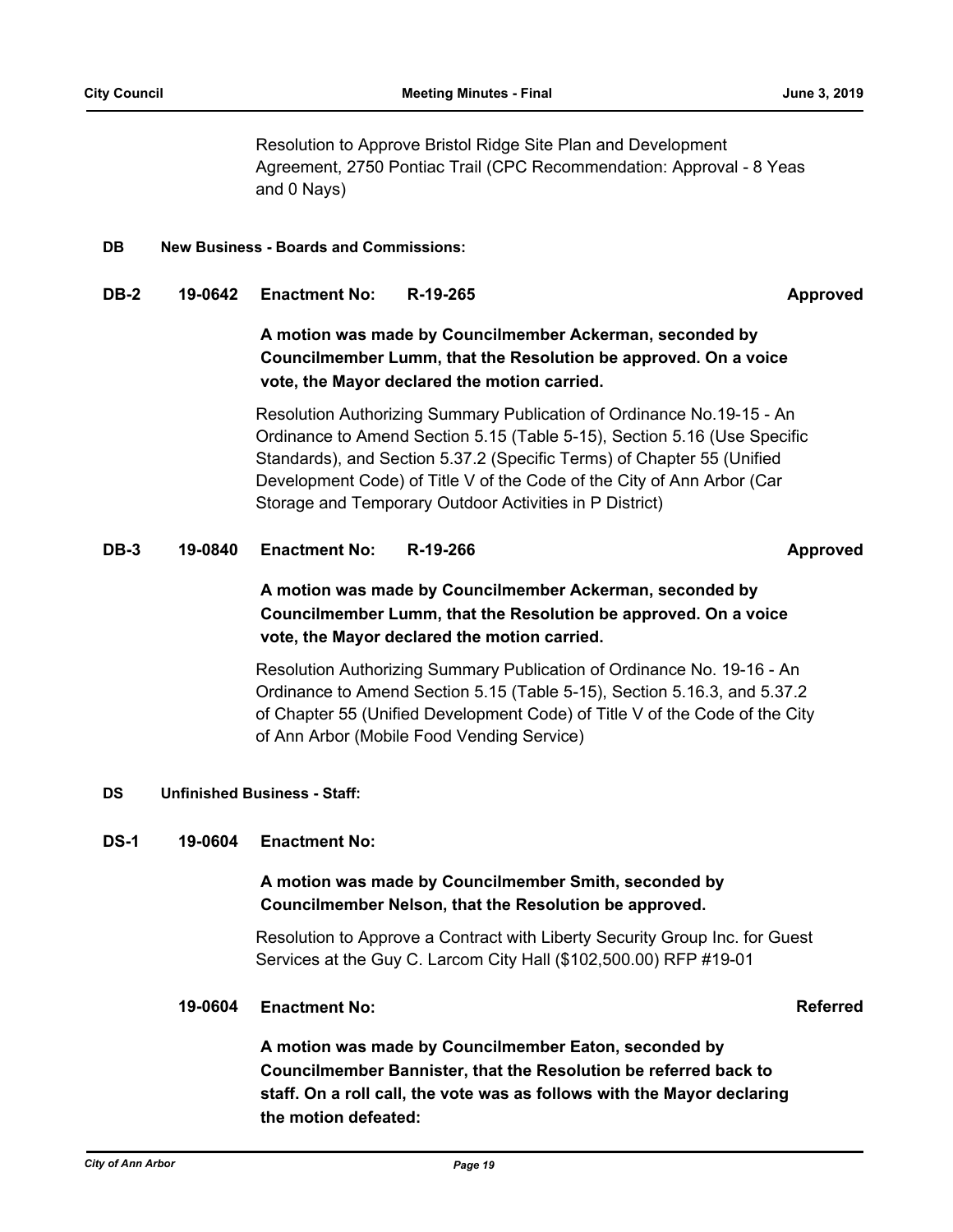|  | Yeas: 4 - Councilmember Eaton, Councilmember Bannister,   |  |
|--|-----------------------------------------------------------|--|
|  | <b>Councilmember Griswold and Councilmember Ramlawi</b>   |  |
|  | Nays: 7 - Councilmember Lumm, Mayor Taylor, Councilmember |  |
|  | Grand, Councilmember Ackerman, Councilmember Smith,       |  |
|  | Councilmember Hayner and Councilmember Nelson             |  |

Resolution to Approve a Contract with Liberty Security Group Inc. for Guest Services at the Guy C. Larcom City Hall (\$102,500.00) RFP #19-01

# **19-0604 Enactment No: R-19-204 Approved**

**The question being, the motion made by Councilmember Smith, seconded by Councilmember Nelson, that the Resolution be approved, on a roll call, the vote was as follows with the Mayor declaring the motion carried:**

- Yeas: 7 Councilmember Lumm, Mayor Taylor, Councilmember Grand, Councilmember Ackerman, Councilmember Smith, Councilmember Hayner and Councilmember Nelson 7 -
- Nays: 4 Councilmember Eaton, Councilmember Bannister, Councilmember Griswold and Councilmember Ramlawi  $4 -$

Resolution to Approve a Contract with Liberty Security Group Inc. for Guest Services at the Guy C. Larcom City Hall (\$102,500.00) RFP #19-01

# **DS New Business - Staff:**

# **E COMMUNICATIONS FROM THE CITY ATTORNEY**

*None.*

# **F & G CLERK'S REPORT OF COMMUNICATIONS, PETITIONS AND REFERRALS**

**F The following communications were referred as indicated:**

# **Passed on consent agenda**

**A motion was made by Councilmember Hayner, seconded by Councilmember Nelson, that the Clerk's Report of Communications, Petitions and Referrals be approved as presented. On a voice vote, the Mayor declared the motion carried.**

**F-1 [19-1088](http://a2gov.legistar.com/gateway.aspx?M=L&ID=22736)** Cable Communications Commission - CTN Futuring Subcommittee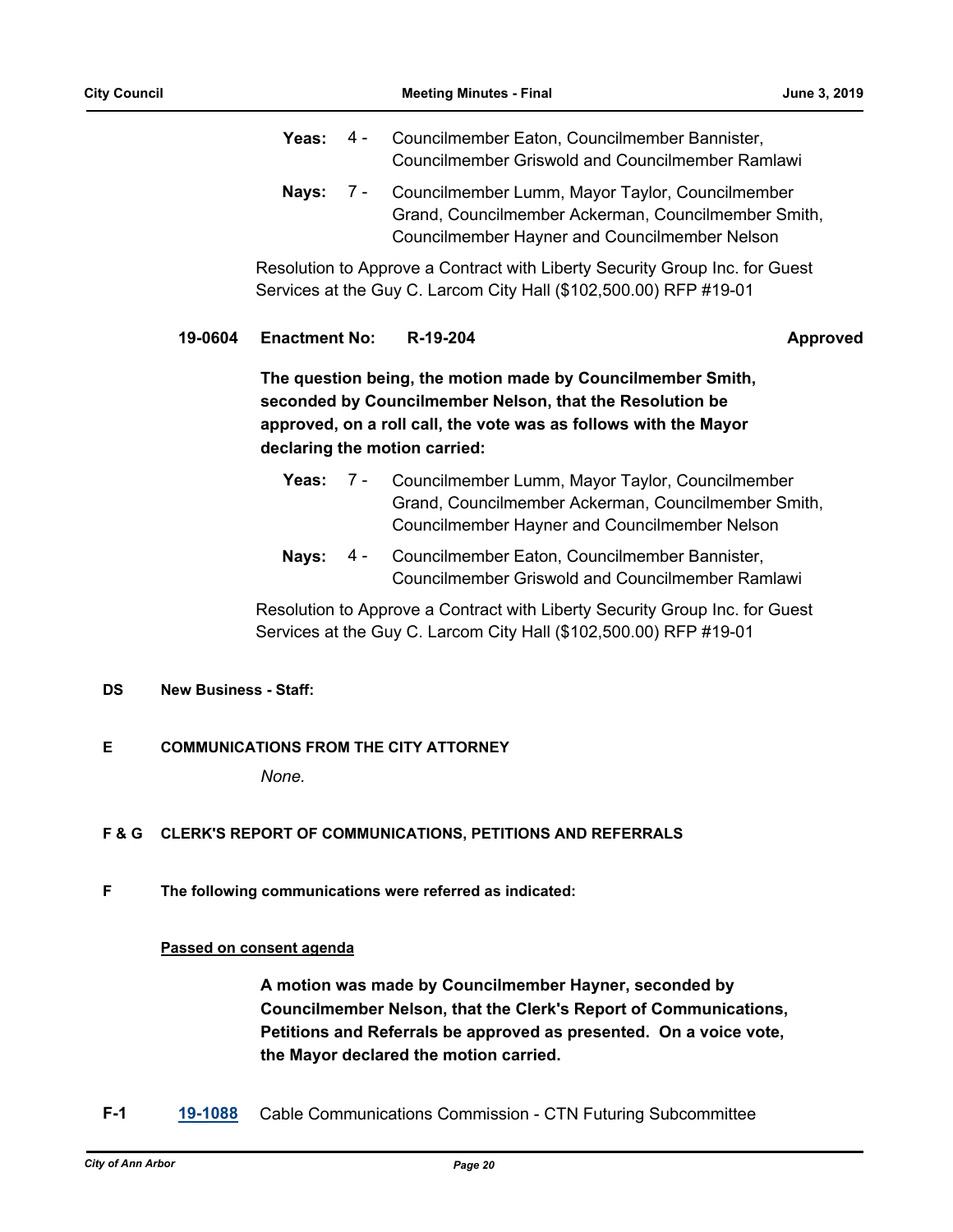# Recommendations

- **F-2 [19-1124](http://a2gov.legistar.com/gateway.aspx?M=L&ID=22772)** S. Kerene Moore Resignation from the Independent Community Police Oversight Commission
- **F-3 [19-1136](http://a2gov.legistar.com/gateway.aspx?M=L&ID=22784)** Communications from the Department of Licensing and Regulatory Affairs State Boundary Commission regarding Notice of Public Hearings on Proposed Annexation of Lands from the Townships of Ann Arbor, Pittsfield and Scio

# **Filed.**

| G     | The following minutes were received for filing: |                                                                                           |  |
|-------|-------------------------------------------------|-------------------------------------------------------------------------------------------|--|
| $G-1$ | 19-0714                                         | Zoning Board of Appeals Meeting Minutes of March 27, 2019                                 |  |
| $G-2$ | 19-0908                                         | Greenbelt Advisory Commission Meeting Minutes of April 4, 2019                            |  |
| $G-3$ | 19-0991                                         | Elizabeth Dean Fund Committee Meeting Minutes April 9, 2019                               |  |
| $G-4$ | 19-1009                                         | Local Officers Compensation Commission Meeting Minutes of October 11,<br>2017             |  |
| $G-5$ | 19-1022                                         | Ann Arbor Housing Commission Board Minutes April 10, 2019                                 |  |
| $G-6$ | 19-1040                                         | City Council Caucus Meeting Minutes of May 5, 2019                                        |  |
| $G-7$ | 19-1067                                         | City of Ann Arbor Employees' Retirement System Board Meeting Minutes of<br>April 18, 2019 |  |
| $G-8$ | 19-1068                                         | Retiree Health Care Benefit Plan & Trust Board Meeting Minutes of April<br>18, 2019       |  |
| $G-9$ | 19-0910                                         | Council Rules Committee meeting minutes of April 23, 2019                                 |  |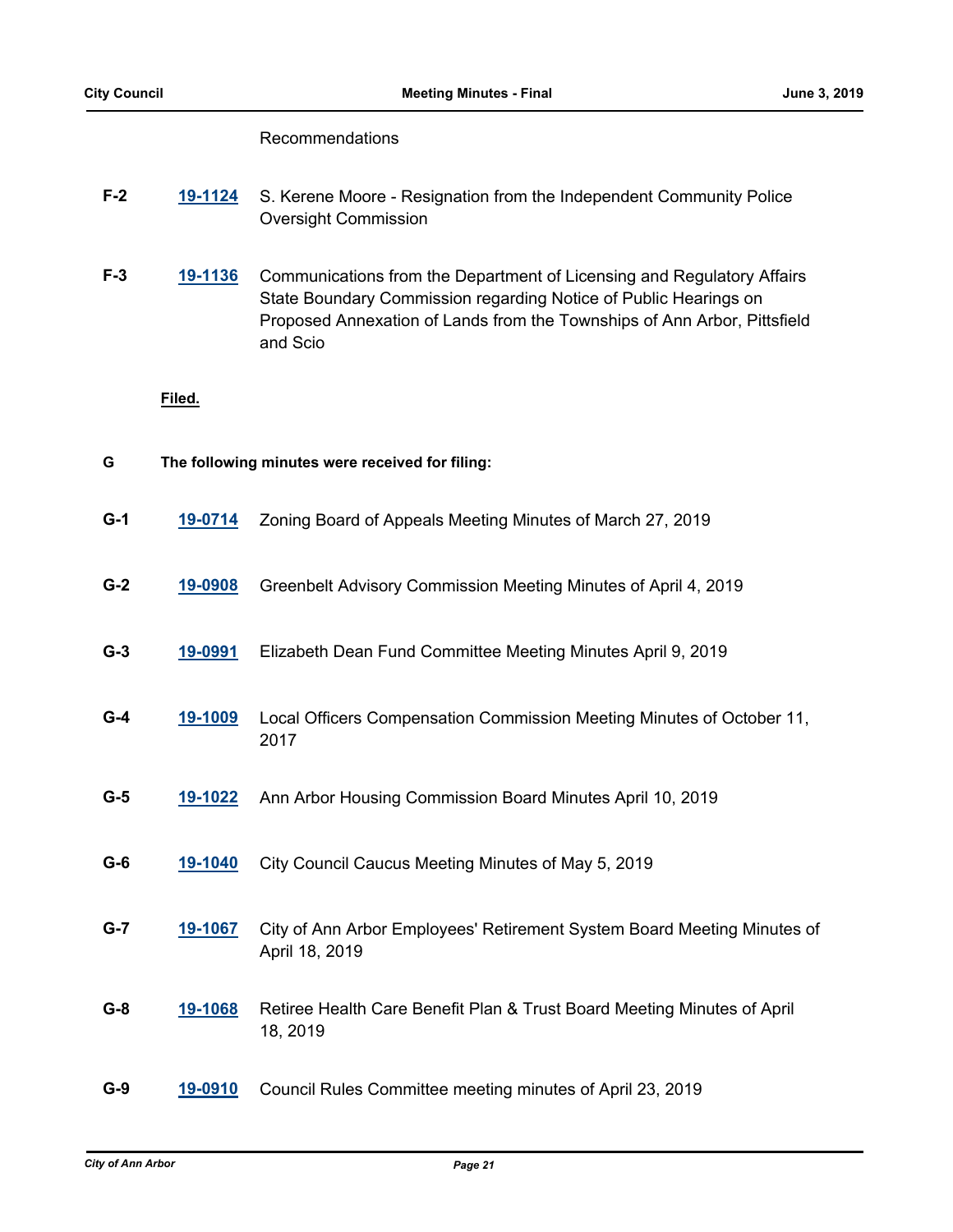# **Filed.**

#### **PUBLIC COMMENT - GENERAL (3 MINUTES EACH)**

*Kai Petainen, resident, spoke in favor of development alongside the river, stating he is always in favor of more eyes on the river.*

*An unknown speaker spoke about a previous discussion regarding the Lockwood masterplan.*

*An unidentified speaker urged Council not to make decisions out of fear.*

*An unidentified speaker talked about petroleum-contaminated limestone that is being spread by a contractor in her neighborhood. She stated City contractors are using this contaminated product and she has alerted the DEQ.*

# **COMMUNICATIONS FROM COUNCIL**

*COUNCILMEMBER BANNISTER*

*Councilmember Bannister responded to the previous speaker's concerns about the contaminated limestone. She said test results on the product are due back tomorrow.*

# *COUNCILMEMBER GRISWOLD*

*Councilmember Griswold addressed her reasons for voting no on appointments, stating she felt Vivian Chang was targeted for being a strong woman.*

# *COUNCILMEMBER HAYNER*

*Councilmember Hayner also spoke about the contaminated limestone and stated he did his own testing.*

# *COUNCILMEMBER RAMLAWI*

*Councilmember Ramlawi apologized for a remark about people making \$15/hour in security position. He stated he has the utmost respect for people working the front lines.*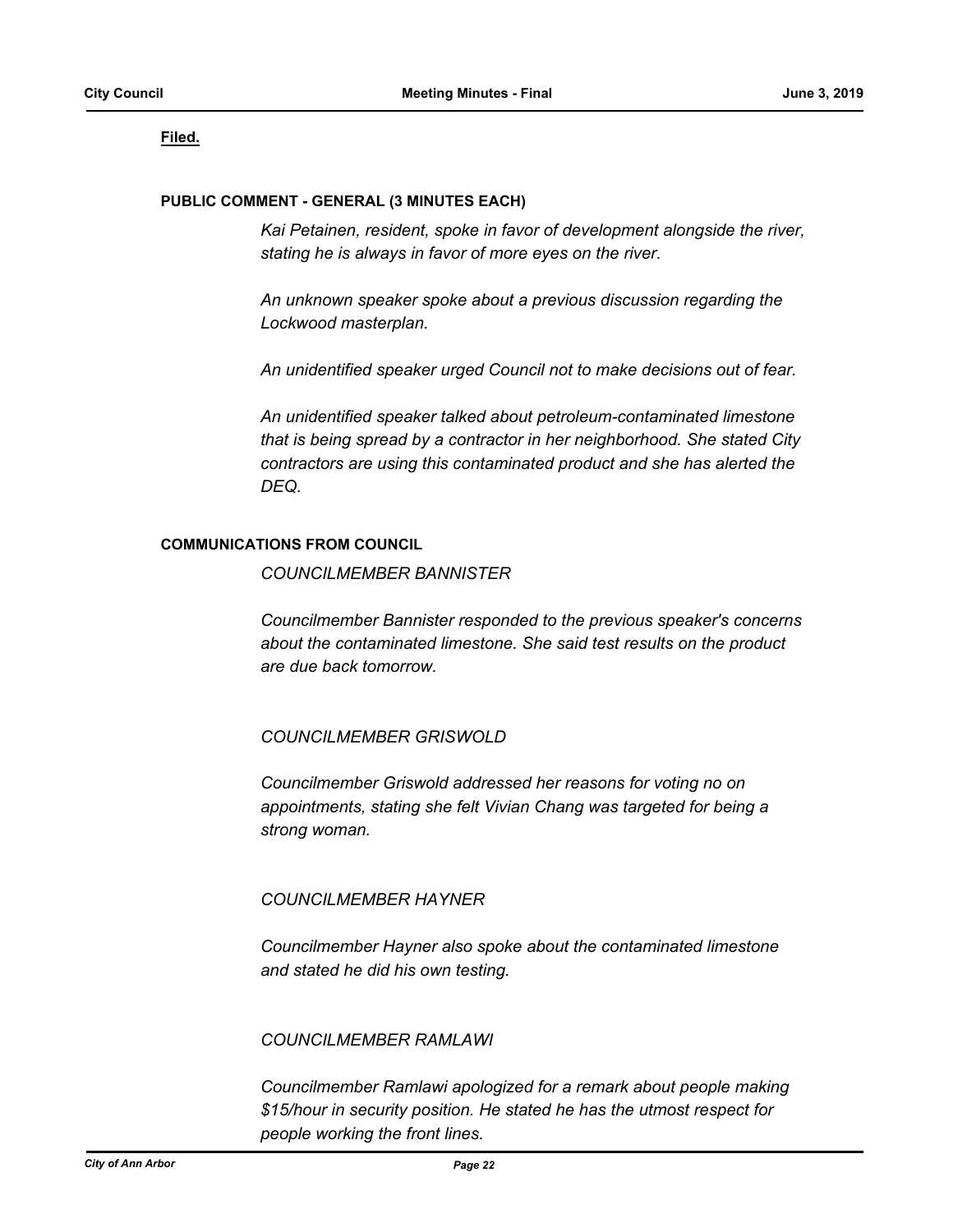**CLOSED SESSION UNDER THE MICHIGAN OPEN MEETINGS ACT, INCLUDING BUT NOT LIMITED TO, LABOR NEGOTIATIONS STRATEGY, PURCHASE OR LEASE OF REAL PROPERTY, PENDING LITIGATION AND ATTORNEY/CLIENT PRIVILEGED COMMUNICATIONS SET FORTH OR INCORPORATED IN MCLA 15.268 (C), (D) (E), AND (H).**

> **A motion was made by Councilmember Lumm, seconded by Councilmember Ramlawi, that the Council enter into Closed Session to discuss attorney/client privileged communications as set forth or incorporated in MCLA 15.268 (H). On a roll call, the vote was as follows with the Mayor declaring the motion carried and the meeting adjourned in Closed Session at 12:23 a.m.:**

Yeas: 11 - Councilmember Lumm, Councilmember Eaton, Mayor Taylor, Councilmember Grand, Councilmember Ackerman, Councilmember Smith, Councilmember Bannister, Councilmember Hayner, Councilmember Griswold, Councilmember Nelson and Councilmember Ramlawi

**Nays:** 0

# **RECONVENE IN OPEN SESSION**

**A motion was made by Councilmember Smith, seconded by Councilmember Ramlawi, that the meeting reconvene. On a voice vote, the Mayor declared the motion carried and the meeting reconvened in Open Session at 12:38 a.m.**

# **ADJOURNMENT**

**A motion was made by Councilmember Grand, seconded by Councilmember Hayner, that the meeting adjourn. On a voice vote, the Mayor declared the motion carried and the meeting adjourned at 12:38 a.m.**

**COMMUNITY TELEVISION NETWORK (CTN) CABLE CHANNEL 16:**

**LIVE: MONDAY, JUNE 3, 2019 @ 7:00 P.M. REPLAYS: WEDNESDAY, JUNE 5, 2019 @ 8:00 A.M. AND FRIDAY, JUNE 7, 2019 @ 8:00 P.M.**

**REPLAYS SUBJECT TO CHANGE WITHOUT NOTICE**